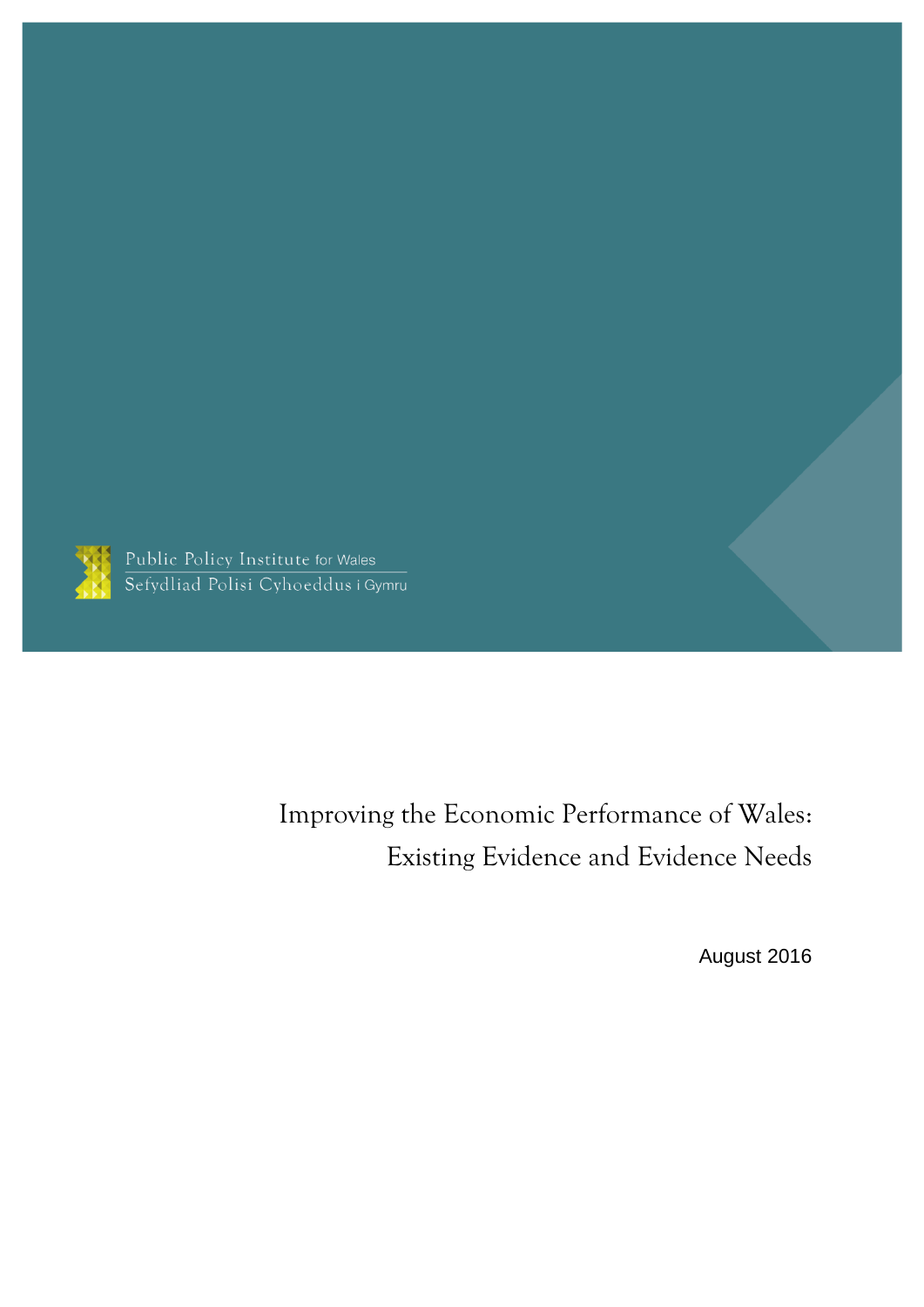## Improving the Economic Performance of Wales: Existing Evidence and Evidence Needs

Ian Jones

Public Policy Institute for Wales

This report and the information contained within it are the copyright of the Queen's Printer and Controller of HMSO, and are licensed under the terms of the Open Government Licence [http://www.nationalarchives.gov.uk/doc/open-government-licence/version/3](http://www.nationalarchives.gov.uk/doc/open-government-licence/version/2)

For further information please contact:

Ian Jones Public Policy Institute for Wales Tel: 029 2087 0738 Email: [info@ppiw.org.uk](mailto:info@ppiw.org.uk)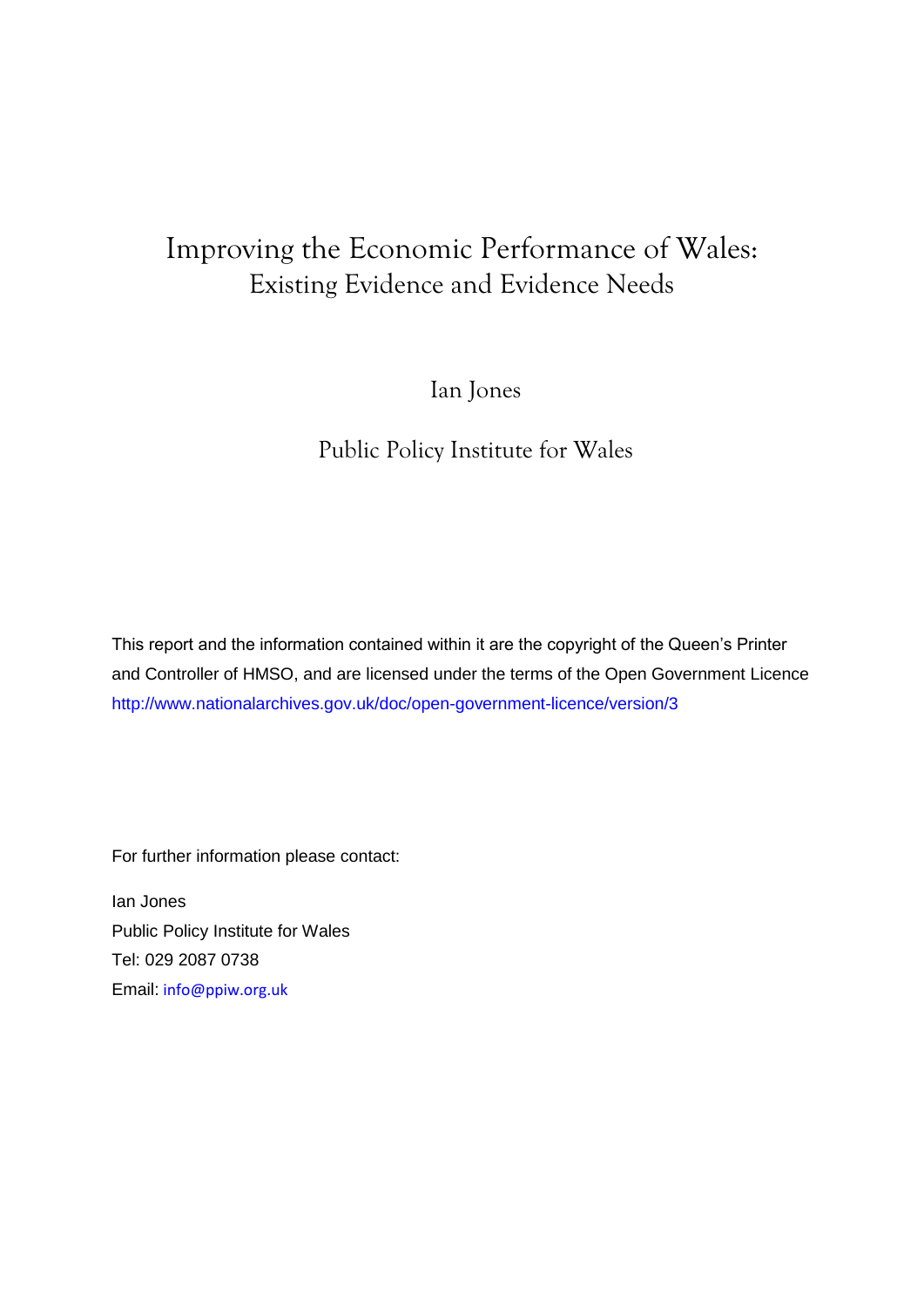## Contents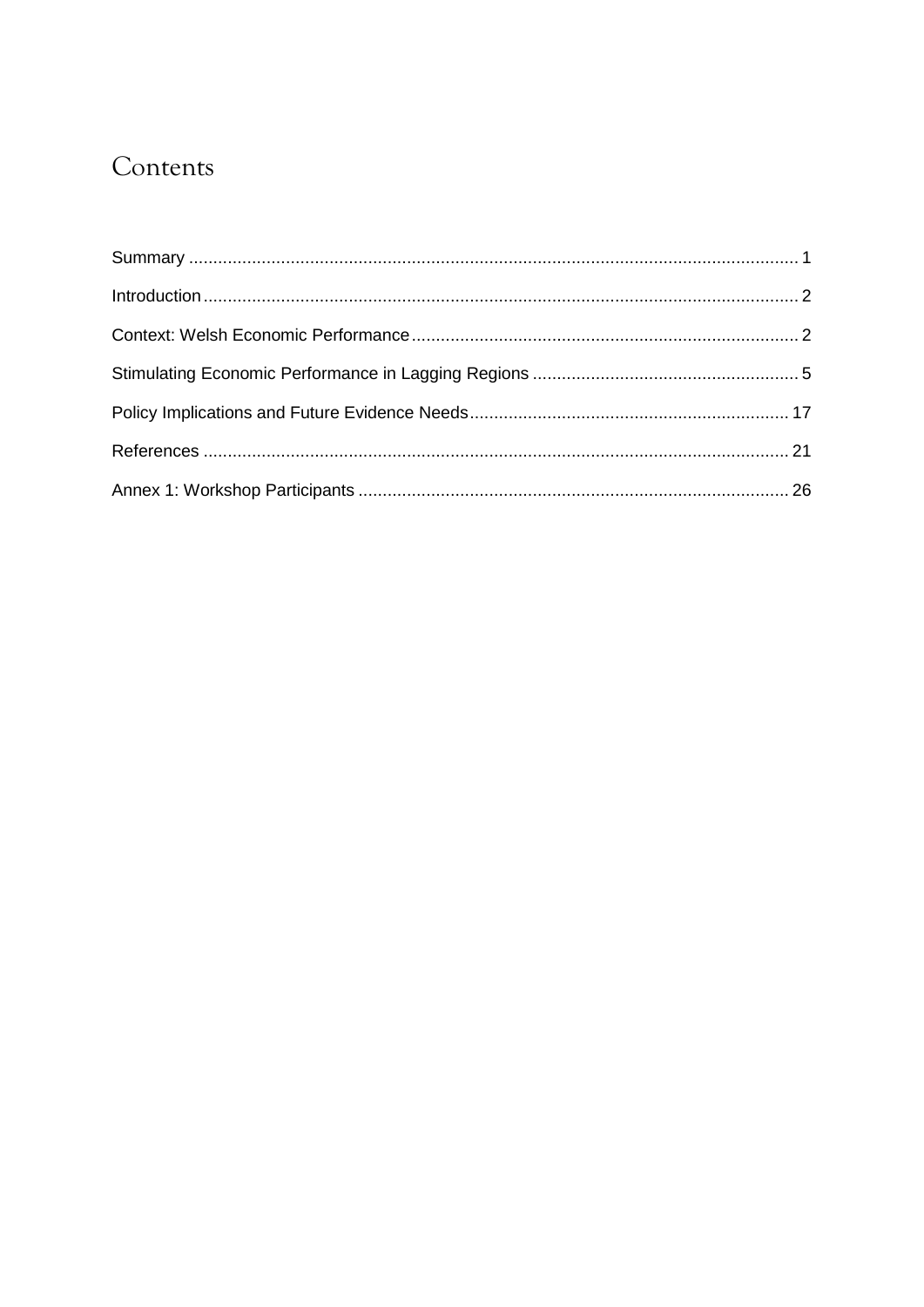### <span id="page-3-0"></span>Summary

- This report summarises the evidence and evidence needs about what works in improving the performance of an economy such as Wales. These were identified through an expert workshop and one-to-one discussions with researchers and senior government officials.
- Wales lags behind the UK average on most measures of economic performance. While the skills base, demography and geography of the country may go some way in explaining this, international evidence suggests that there are policies which can stimulate economic growth in lagging regions.
- There is good evidence that skills and infrastructure are important factors in driving growth in lagging regions. Infrastructure improvements can provide relatively quick wins, while investment in skills can improve outcomes over the longer term. Specifically, the evidence suggests that lagging regions should focus on:
	- reducing the proportion of individuals with very low skills or qualifications, rather than focusing on the higher end of the skills spectrum; and
	- investing in infrastructure projects that increase economic mass, and improve internal and external connectivity.
- At the firm level, knowledge diffusion plays an important role in encouraging the adoption of innovations to improve productivity. Greater internationalisation (e.g. collaborating and exporting) can also reinforce innovation activity and drive productivity.
- The evidence is less conclusive on the contribution of factors such as support for entrepreneurship, attracting inward investment and the role that government policy should take in these areas. Therefore, it is important to embed ex-ante evaluation in economic development policies that concern these areas.
- Individual policy interventions taken in isolation can sometimes have unintended negative consequences. Policy makers should therefore focus on co-ordinating the right mix of policies.
- There are no silver bullets for stimulating the economic performance of lagging economies. However, a focus on human capital (particularly addressing low skills), connective infrastructure (internal and external), and diffusing knowledge and innovation among firms should form a central part of the policy mix, and benefit the economy of Wales over the longer term.

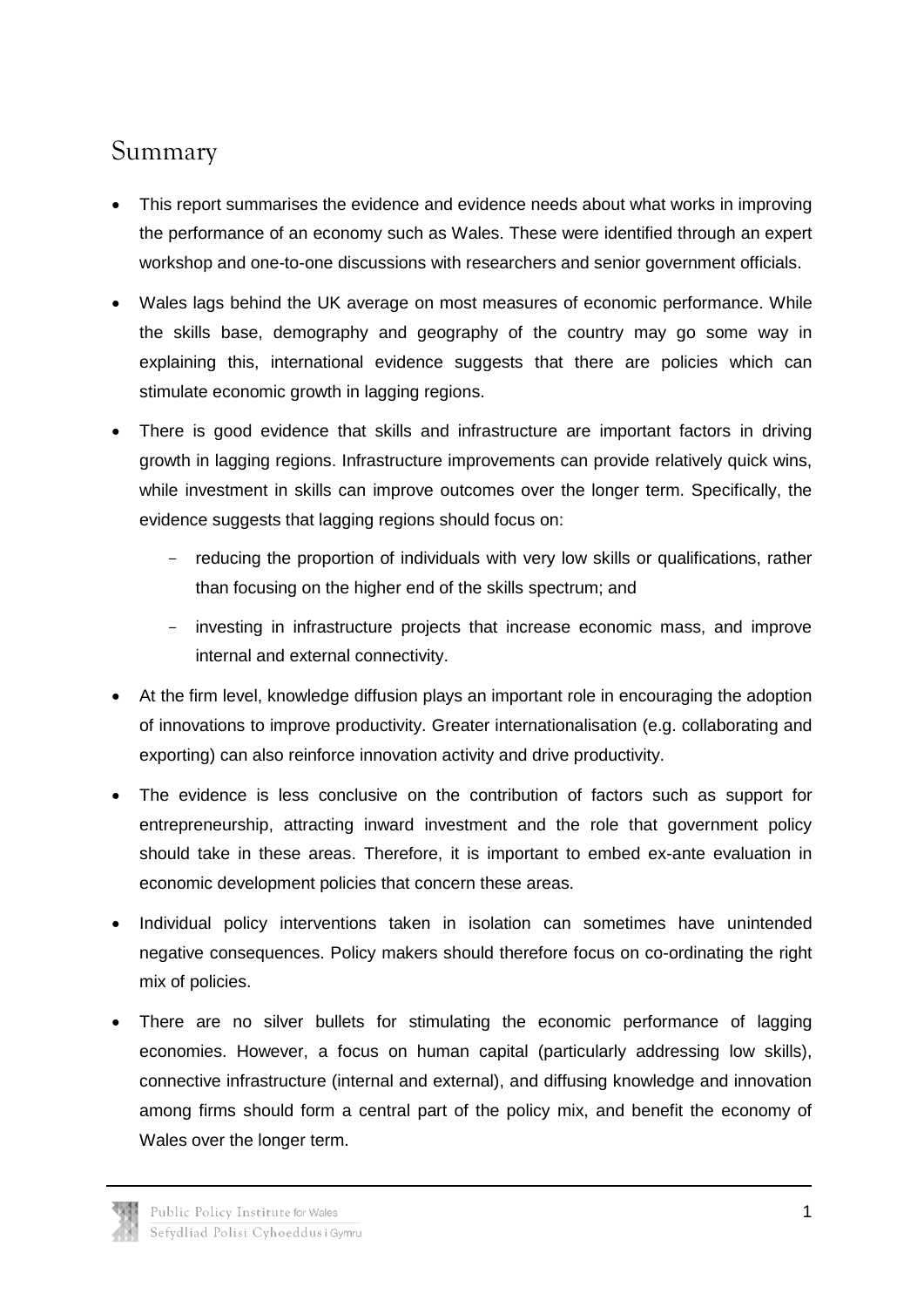### <span id="page-4-0"></span>Introduction

The Public Policy Institute for Wales (PPIW) is co-funded by the Economic and Social Research Council (ESRC) and Welsh Government. It works directly with Welsh Government Ministers to support them to identify their evidence needs and provide access to authoritative independent analysis and advice.

To help inform the PPIW's future work, in the run up to the National Assembly for Wales elections we brought together carefully selected groups of experts to review the evidence base and future evidence needs relating to some of the key challenges that we believed would be important to incoming Welsh Ministers. One of the issues that we considered was what works in improving the performance of an economy such as Wales.

Prior to the workshop we reviewed existing research and had bilateral discussions with a range of experts working in the field of economics, economic geography and regional development to identify some of the main issues that needed to be explored. We then convened a workshop in April 2016 with academic experts and senior officials from the Welsh Government (see Annex 1 for a list of participants). The workshop was conducted under the Chatham House rule to allow an open and free flowing exchange of insights and we followed the event with further discussions with experts.

Since the workshop took place, the UK has voted to leave the European Union. The implications for Wales are complex and uncertain but the fundamental challenges that were identified in improving the economic performance of Wales remain.

This report describes what is already known about the economic performance of Wales; what the evidence tells us about which factors can contribute to economic growth in lagging regions; and summarises some initial conclusions on policy implications and future evidence needs.

## <span id="page-4-1"></span>Context: Welsh Economic Performance

Across the UK, there is a growing disparity in regional productivity and growth. In 2014, the Gross Value Added (GVA)<sup>1</sup> of the 'Greater South East' region – comprising London, the South East, and East of England – was 28 per cent above the UK average, and long term trends show it has been growing faster than the rest of the UK (ONS, 2015a). This region,

**<sup>.</sup>** <sup>1</sup> GVA measures the total value of output in an area.

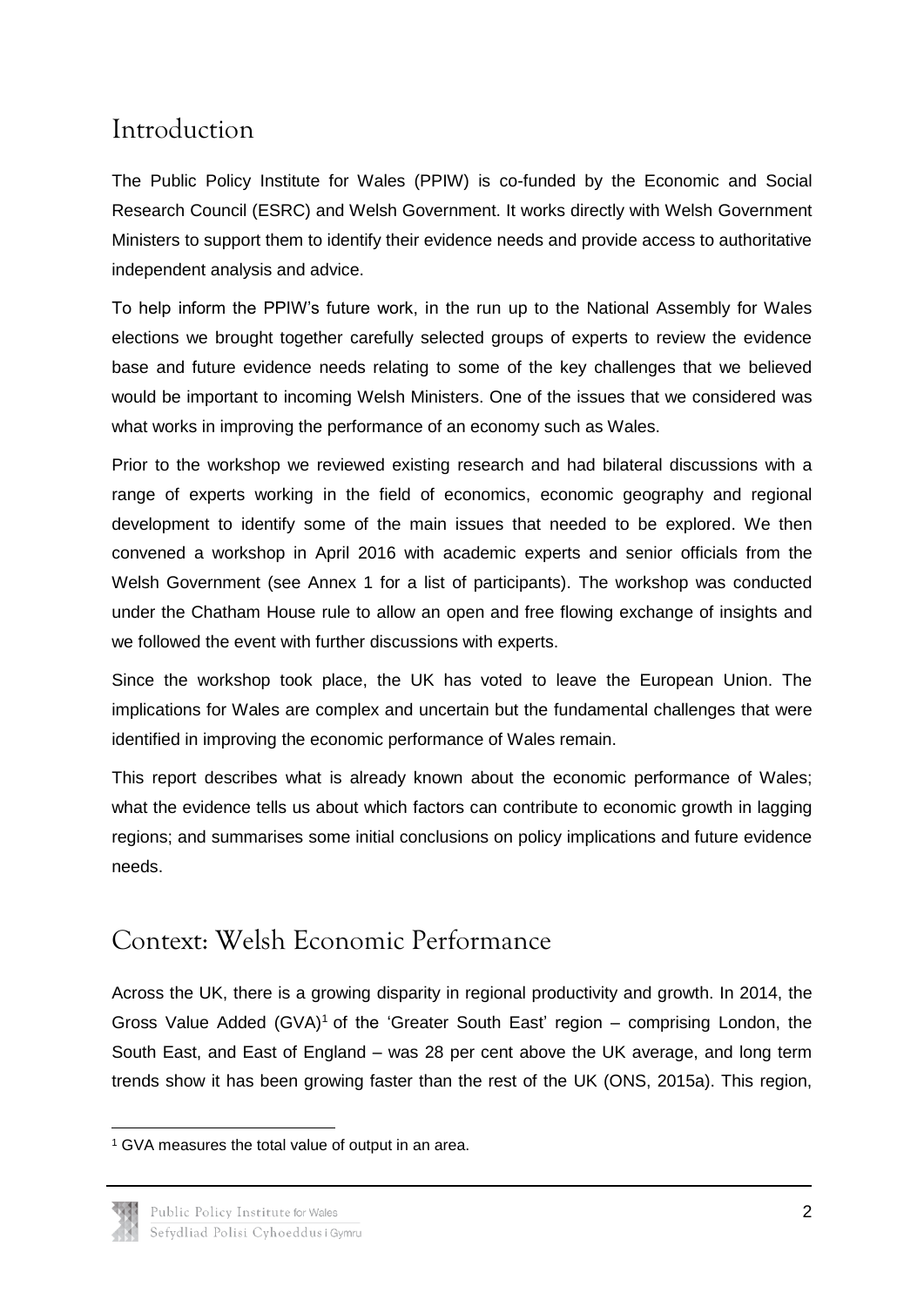with a major global financial centre, skews regional comparisons across the rest of the UK. Experts emphasise that this should be taken into account when considering the economic performance of Wales.

The relative economic performance of Wales appears to differ depending on what indicators are used (see Table 1). The unemployment rate in Wales fell below the UK average in 2016 and is at its lowest level since 2008 (Welsh Government, 2016a). On the measure of Gross Disposable Household Income (GDHI)<sup>2</sup> per person, Wales performs reasonably well (85 per cent of the UK average). The data show that GDHI per person has increased at a slightly faster rate in Wales than the UK average since devolution (ONS, 2016a). Wales also performs particularly well for average household wealth (95 per cent of the UK average), behind only the Greater South East and South West of England (ONS, 2015b).

Other indicators paint a different picture. Employment and inactivity rates, while improving, remain behind overall UK levels (Welsh Government, 2016a), and GVA per person in Wales is the lowest of any UK country or region (ONS, 2015a). Some workshop participants were critical of the use of GVA per person for measuring productivity at the regional level<sup>3</sup> but despite its limitations, it remains a principal yardstick for measuring economic activity.

| <b>Indicator</b>            | Value    | <b>Relative performance</b>                   | <b>Trend</b>                                                                                                                        |
|-----------------------------|----------|-----------------------------------------------|-------------------------------------------------------------------------------------------------------------------------------------|
| Average household<br>wealth | £214,200 | 95% of UK average                             | Close to the GB average since<br>2006a                                                                                              |
| GDHI per person             | £15,590  | 85% of UK average                             | Increased 64.5% compared with<br>63.8% across the UK between<br>1999 and 2014                                                       |
| GVA per person              | £17,573  | 71% of UK average                             | Increased 69.2% compared with<br>70.6% across the UK between<br>1999 and 2014                                                       |
| Unemployment rate           | 4.6%     | 0.3 percentage points<br>lower than UK figure | Decreased by 2.0 percentage<br>points between May 2015 and<br>2016, compared with a UK wide<br>decrease of 0.7 percentage<br>points |

**Table 1: Welsh economic performance against selected indicators**

Sources: ONS and Welsh Government

(a) GB rather than UK average given as Northern Ireland is not included in this measure.

<sup>3</sup> Bean (2016) highlights the need to improve regional statistics on economic performance. Dunnell (2009) proposes that GVA per hour worked (rather than per person) is a better indicator of regional productivity. In 2014, GVA per hour worked in Wales was £25.91 (84 per cent of the UK average, and the lowest of any country or region other than Northern Ireland).



**<sup>.</sup>** <sup>2</sup> GDHI is the amount of money that all individuals in households have available for spending or saving after taxes and social contributions are deducted.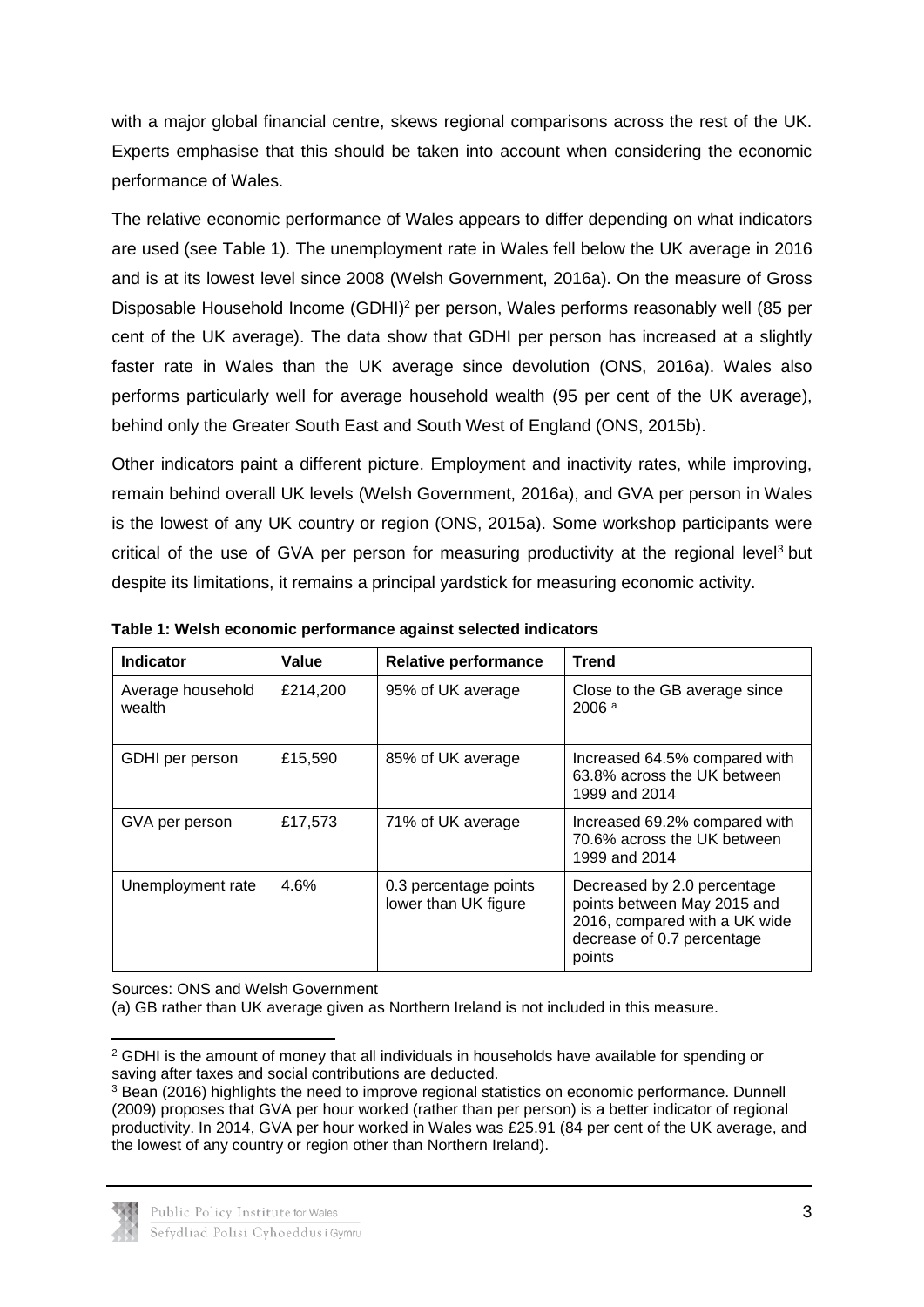Experts suggest that the occupational structure of Wales can in part explain this poor performance of GVA per person. With a relatively high concentration of public sector jobs<sup>4</sup>, Wales is more susceptible to cuts in government spending. Analysis of wages and welfare expenditure show that Swansea and Newport – both home to large public sector employers – have been hit particularly hard during the current period of austerity (Centre for Cities, 2016). While the Welsh Government has acted to protect public sector jobs in Wales where it can, this position is difficult to maintain.

The all-Wales picture on GVA also masks substantial regional and local differences. East Wales (84 per cent of UK average) performs better than West Wales and the Valleys (64 per cent of UK average); while at the more local level, GVA per person ranges from 54 per cent of the UK average in Anglesey to 90 per cent in Cardiff and the Vale of Glamorgan (ONS, 2015a).

The economic performance of parts of West Wales and the Valleys is hampered by a combination low wages, and a relatively low employment rate (particularly among men) resulting in low purchasing power. This region, along with Cornwall and the Isles of Scilly, were the only remaining areas of the UK to qualify for EU structural funding as less developed regions in the 2014-20 programme.

Some experts argue that, on the measure of GVA per person, the relative economic performance of Wales may not be that surprising given the skills base, demography and geography of the country. For example, areas with older populations such as Wales naturally tend to have lower GVA per person. When making regional comparisons, experts also suggest that indicators such as cost of living should be taken into account as this impacts on quality of life. Taken together, these indicators help give a more nuanced and complete picture. For example, housing in Wales is much more affordable than London, given average salaries. Under the 'core-periphery model' (Krugman, 1990), it could be argued that Wales benefits from the spillover effects of the strength of the Greater South East core, while foregoing the costs associated with congestion and high cost of housing. Other experts, however, have argued that such an acceptance of uneven economic development leads to poorer life chances for those in peripheral economies (Gwilym, 2015).

**<sup>.</sup>** 4 In Wales, 20.8 per cent of total employment is in the public sector, below that of Scotland (21.3 per cent) and Northern Ireland (25.2 per cent) but higher than the overall UK average of 17 per cent (ONS, 2016b).

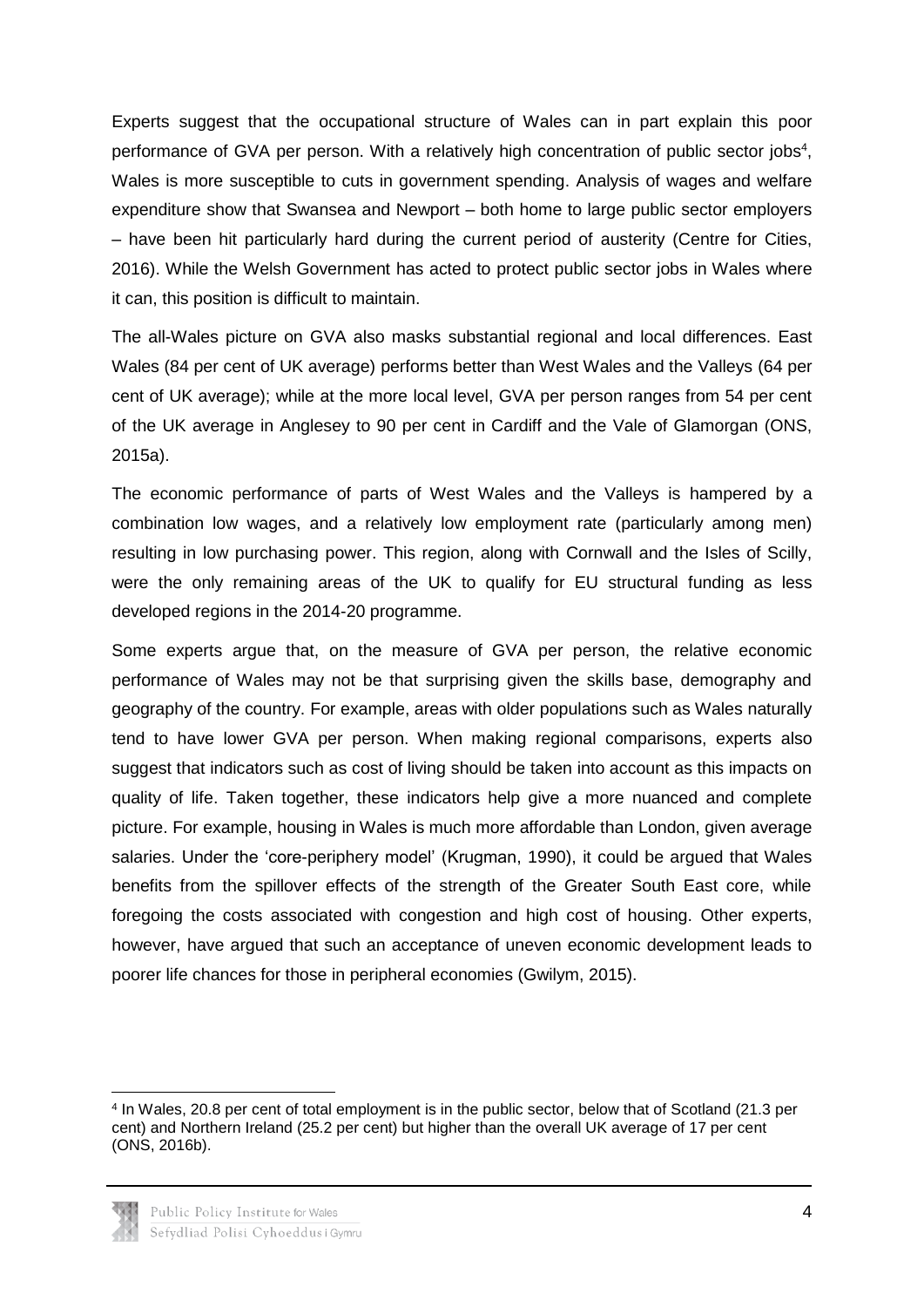Looking forward, experts identified the challenges faced by the Welsh economy being the ongoing austerity programme (given the relatively large proportion employed in the public sector), and the relatively high proportion of the population that is economically inactive.

## <span id="page-7-0"></span>Stimulating Economic Performance in Lagging Regions

One of the themes explored in the workshop was the evidence about which factors can contribute to improving economic performance in lagging regions. In developed countries, such regions are often supported by fiscal transfers and subsidies (OECD, 2012). However, emerging evidence suggests that economic growth can be stimulated but different approaches may be needed to those used in leading economic regions. In turn, this section of the report will consider the roles of:

- Innovation and entrepreneurship;
- Infrastructure and agglomeration;
- Education, skills and training;
- Inward investment and local ownership: and
- Government finance

### **Innovation and entrepreneurship**

Innovation is important for improving economic performance as, alongside efficiency, it provides the basis for increasing productivity (Carree and Thurik, 2006). In the UK, the highest levels of business innovation are concentrated in an arc stretching from Cambridge through Oxford and along the M4 corridor (Roper et al., 2015) before reaching Wales, where innovation activity levels are below the UK average.

Experts also noted that the UK average is not a particularly strong benchmark given that innovation activity is below the EU average. Within the UK, innovation activity is generally lower in peripheral regions, as may be expected, although there are notable exceptions such as Tees Valley in the North East of England. Within Wales, innovation activity is generally higher in East Wales than West Wales and the Valleys (Table 2). This is particularly the case for product and service innovation, where firms in East Wales are among the better performers across the UK. However, both regions are ranked near the bottom for 'new to the market' innovations.

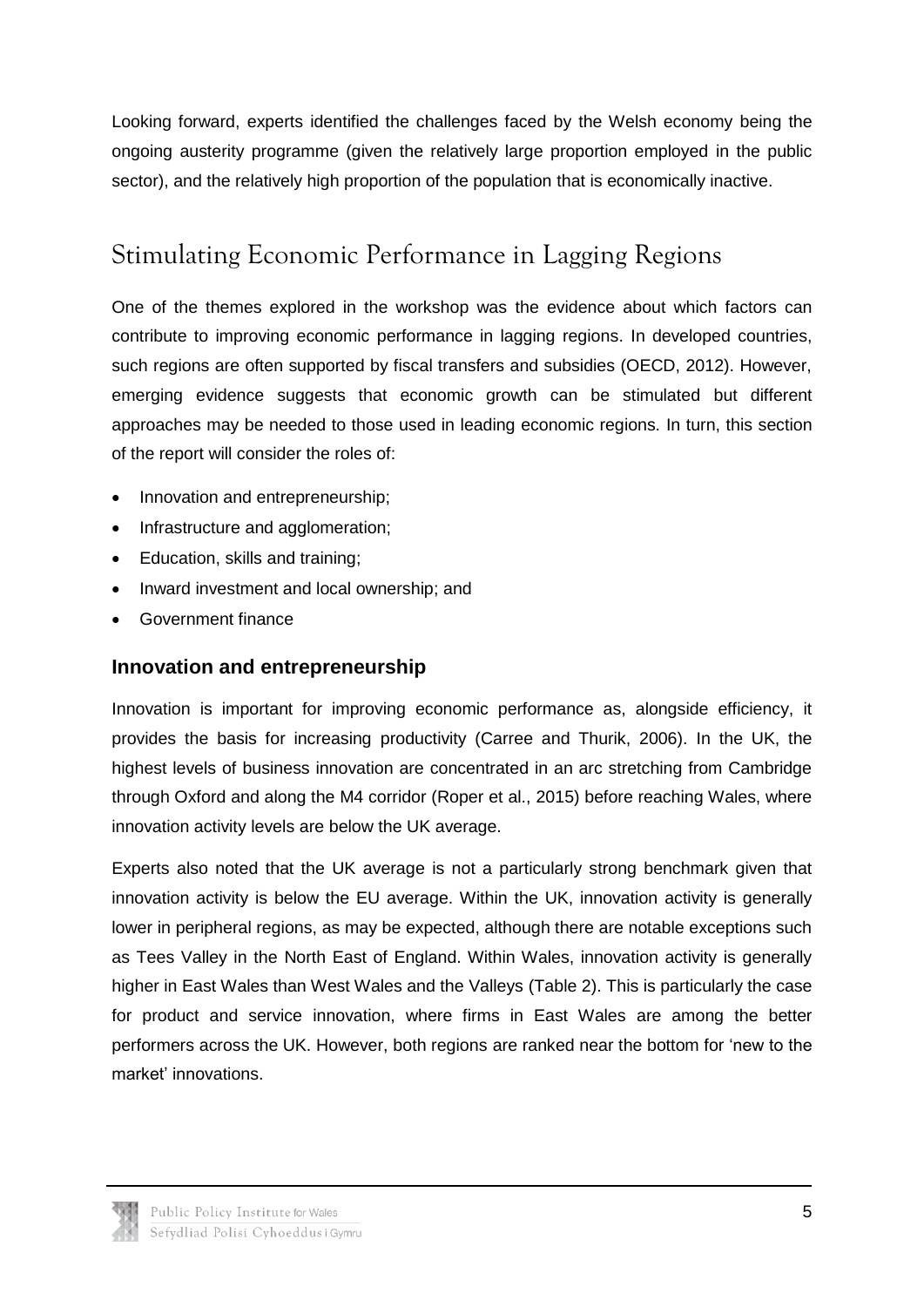|                                    | <b>East Wales</b> | <b>West Wales &amp; Valleys</b> |
|------------------------------------|-------------------|---------------------------------|
| <b>Overall</b>                     | 29                | 34                              |
| Product and service innovation     | 12                | 35                              |
| New to the market                  | 36                | 37                              |
| Process innovation                 | 34                | 20                              |
| Strategic and marketing innovation | 20                | 28                              |
| R&D                                | 32                | 28                              |
| Collaboration                      | 28                | 27                              |

**Table 2: Ranking of East Wales and West Wales & Valleys by innovation benchmarks (N=45)**

Source: Enterprise Research Centre (2015)

The literature suggests two specific ways that productivity could be improved through innovation in an economy such as Wales. The first is to improve **knowledge diffusion** of innovations among 'laggard firms', while the other is to increase **internationalisation** (or, at least, exporting).

Studies published by the OECD (see, for example, Andrews et al., 2015) emphasise the substantial productivity gap between 'frontier firms' and 'laggard firms', the latter of which tend to be more domestically focussed and less innovative. Promoting knowledge diffusion among laggard firms can be a key mechanism to encourage the adoption of 'new to the firm' innovations to help improve their productivity (Roper et al., 2015). Linked to this, Harris et al. (2015) identify **absorptive capacity** as a key factor explaining regional differences in productivity across the UK. Absorptive capacity refers to the ability of firms to internalise external knowledge and information. To increase productivity, firms can incorporate methods and practices developed elsewhere that will allow them to operate at the limit of their production in terms of efficiency (producing goods and services more cost effectively) and innovation (using innovative processes to produce new goods and services).

The literature also suggests that a virtuous development cycle exists for firms that combine internationalisation with innovation (Figure 1). Innovation allows firms to enter international markets, with 'new to the firm' innovation linked to exporting to Europe, and 'new to the market' innovation linked to wider global exporting (ERC et al., 2015). The virtuous cycle happens where exporting generates learning which in turn reinforces innovation activity, with the positive benefits accruing from firms' increased learning and adoption of innovative processes. True internationalisation, however, goes beyond exporting as it includes international cooperation that can introduce 'new to the market' innovations. For example, SMEs that collaborate with an international university are around a third more likely to

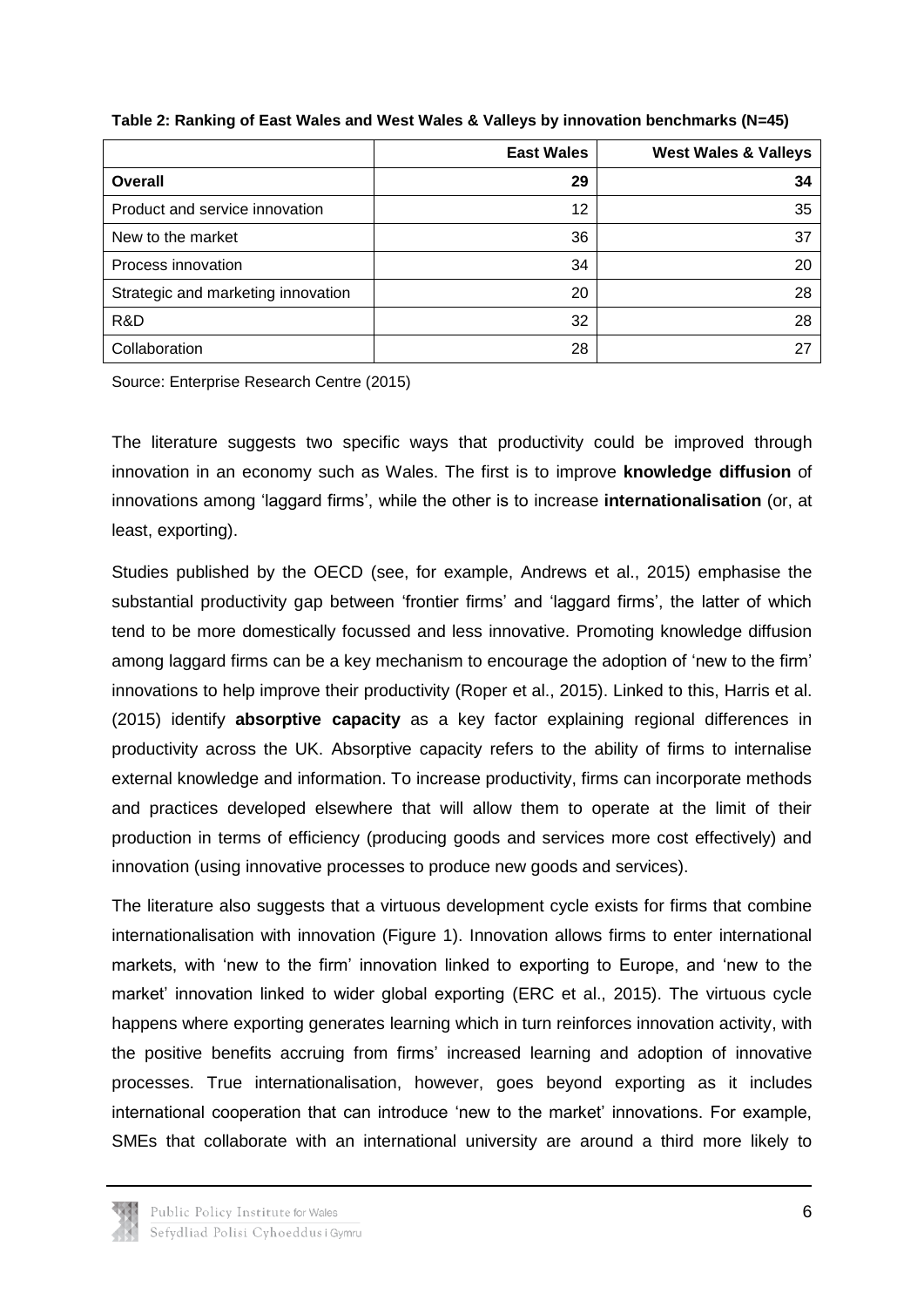introduce 'new to the market' innovations (ERC et al. 2015). According to some experts, innovation and internationalisation has been a key plank of economic policy in the Basque Country – a peripheral region that over the last few decades has turned from post-industrial decline to relatively strong economic growth.





Recent business survey data (BIS, 2016) show that the proportion of innovative businesses<sup>5</sup> in Wales increased from 47 per cent to 51 per cent between 2013 and 2015. During the same period, the overall UK figure increased from 45 per cent to 53 per cent. Experts emphasised the importance of firms engaging in R&D and exporting to help drive greater absorptive capacity. Firms in Wales record the second lowest spend on R&D of all UK countries and regions at 0.45 per cent of GDP, compared with 2.4 per cent in East of England (Harris, 2015)<sup>6</sup>. However, this again masks regional differences within Wales where R&D expenditure is very concentrated in the south-east and Deeside. Experts also noted that R&D spend has been growing at a faster rate in Wales than the UK average since the 1990s. Linked to this, evidence shows that when takeovers of SMEs take place, it tends to

<sup>&</sup>lt;sup>6</sup> It should be noted that regional data on R&D spend can be quite volatile and skewed by large individual projects in a small number of companies.



Source: Enterprise Research Centre (2015)

<sup>1</sup> <sup>5</sup> Businesses were defined as innovative if they (a) introduced a new or significantly improved product or process; (b) engaged in innovation projects; or (c) significantly improved their business structure/practice and marketing strategy (BIS, 2016).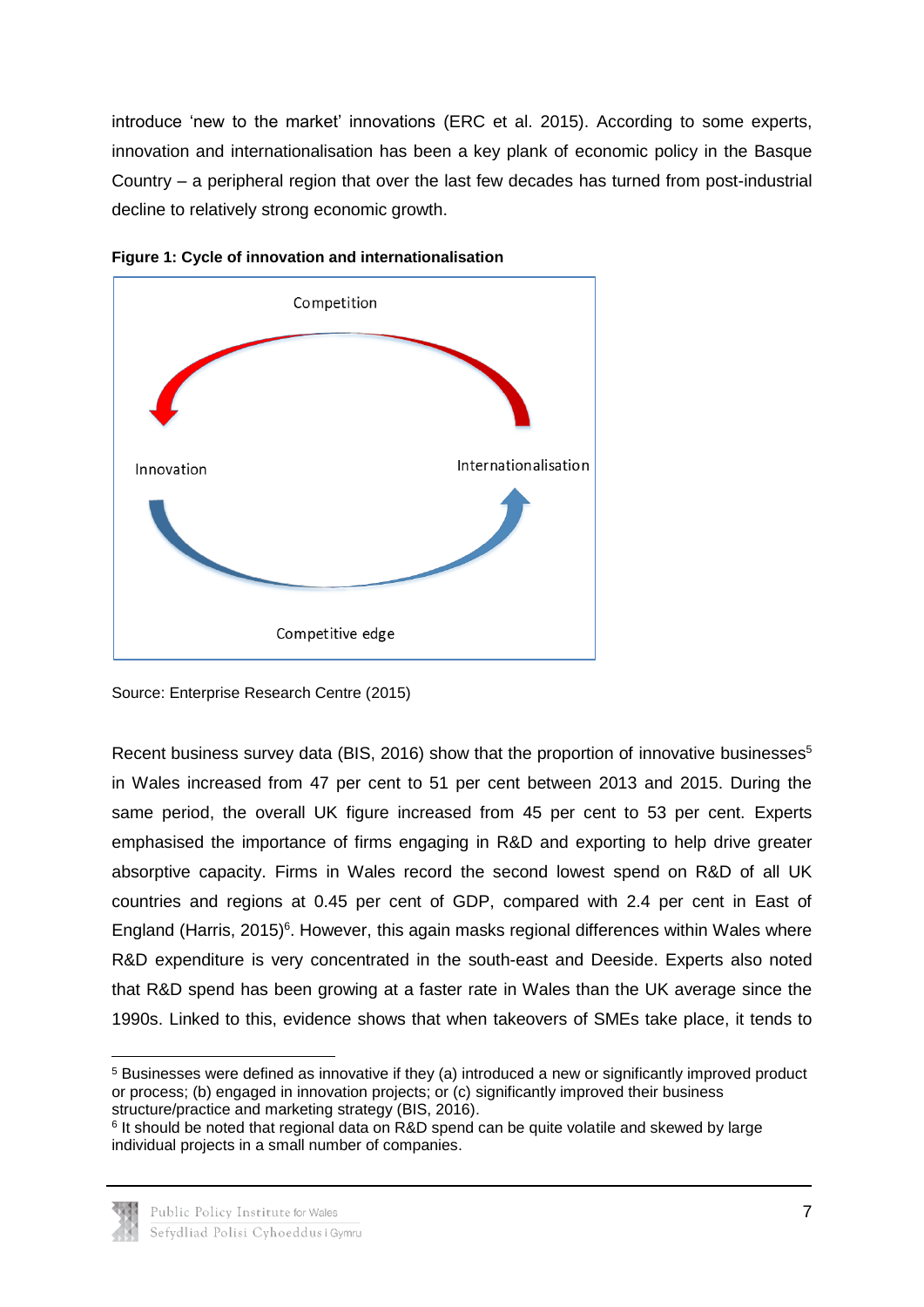increase productivity as there is greater investment in R&D, and the firm benefits from increased knowledge diffusion, opportunities to export and greater internationalisation (Foreman-Peck and Nicholls, 2010).

In terms of evidence gaps, experts discussed the possible benefits of deconstructing overall measurements of R&D into different components. For example, it was asked whether productivity gains for Welsh firms would be greater if more was spent on technical development (as is common in Chinese firms) rather than the more abstract research side, although this may vary from one industry to another. It was also questioned whether the assumption that all businesses (particularly micro and small businesses) are profit maximisers is realistic, or whether such business owners prioritise lifestyle and sustainability of their business ahead of business growth, as emerging research appears to suggest (Webber et al, 2016).

#### *Takeovers of SMEs*

Despite their relatively low levels of productivity compared with the rest of the UK, Welsh SMEs play an important role in the economy accounting for almost two thirds (62 per cent) of total employment in Wales (Welsh Government, 2015). Historically, Wales has been a net importer of SMEs – i.e. more SMEs relocate *to* than *from* Wales (Foreman-Peck and Nicholls, 2015). These imported SMEs tend grow faster than the homegrown firms – the success of Admiral Insurance being an extreme case. Analysis has also found Welsh SMEs to have the lowest probability of being taken over of all UK countries and regions (Foreman-Peck and Nicholls, 2010), which experts suggest is indicative of weak competition. As takeovers tend to raise productivity, their relative absence in Wales is likely to be restricting growth.

There are debates in the literature over what the role of government should be in encouraging entrepreneurs to innovate – i.e. whether government should take an active or permissive role (see for example Boschma, 2016; Huggins, 2016). However, one area where there is more consensus is regarding the evidence that SMEs that are able to relocate easily and quickly are more likely to grow faster. The policy implication is that obstacles to quick relocation – for example, planning permission for new sites – should be minimised to enable SMEs to grow faster and reduce lost output (Cheshire and Gordon, 1998). In addition evidence from research by Cheshire et al. (2015) suggests that interventionist local planning policies that direct shops to open in certain areas (e.g. town centres) results in lost output for firms.

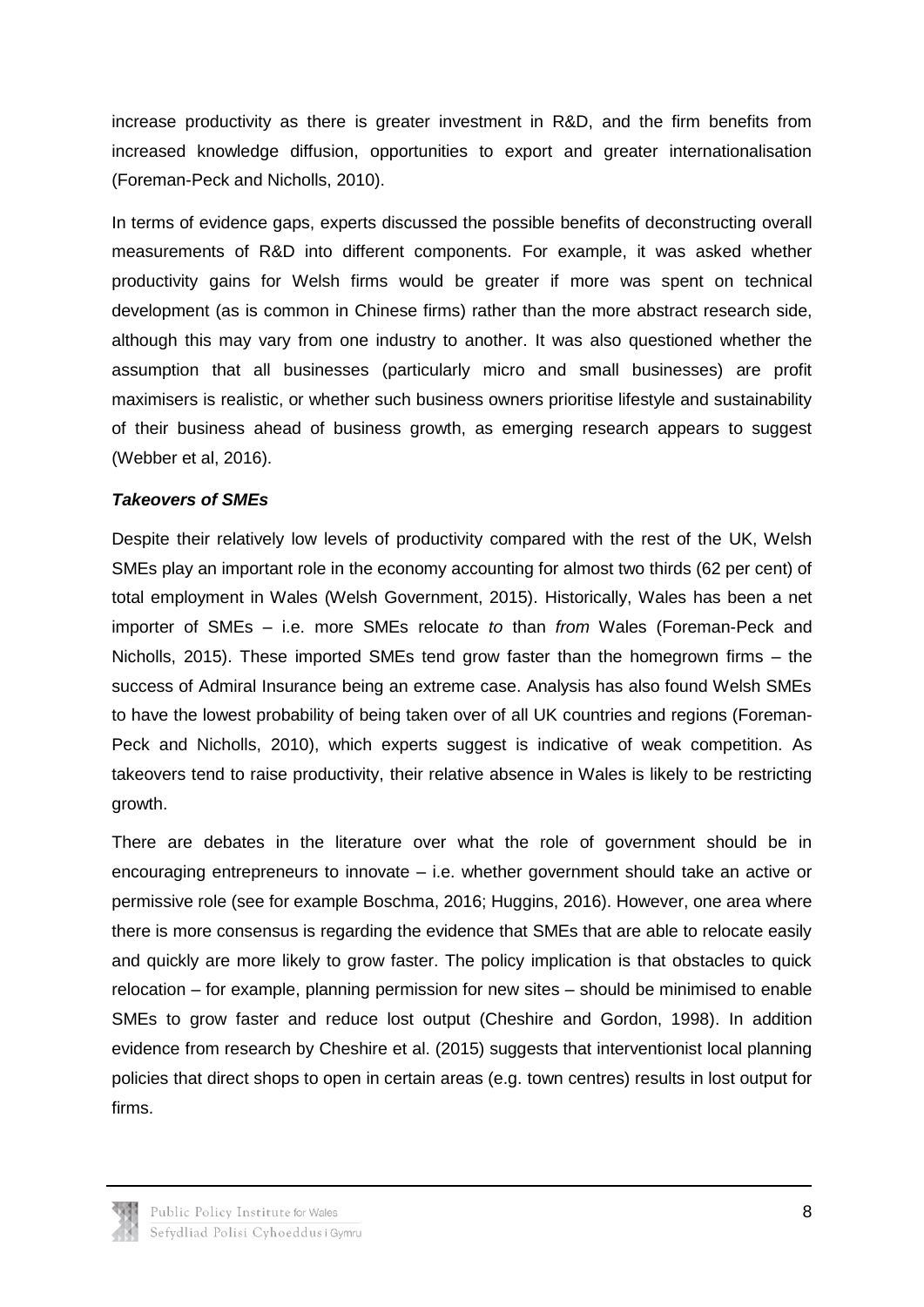#### *Unintended outcomes of business improvement methods*

Some experts suggested that innovation driven by entrepreneurs can have potential negative feedback loops at the local level if it is disruptive to competing firms. Experts discussed the possibility that naturally occurring competition between firms can lead to a drive to innovate which has positive effects locally, particularly in cutting edge industries. However, attempts to engineer innovation in less competitive regions – for example through business improvement methods (BIMs) – may not be so successful (Harris et al., 2015).

BIMs, such as continuous improvement and Investors in People, are often promoted among firms by policy makers and regional development agencies as a way to develop better management and workforce skills, and improve efficiency. Analysis by Harris et al. (2015), however, found that SMEs in peripheral regions that used BIMs were more likely to be unsuccessful at innovating. This suggests that while BIMs may help firms improve their efficiency, they have the unintended consequence of restricting innovation, at least over the short term. This matters as efficiency and innovation are both key drivers for improving productivity in firms.

While experts argued that more research is needed in this area to unpick the reasons behind this finding and establish if it holds in different contexts, policy makers should be aware that efforts to encourage firms in peripheral economies to adopt BIMs may have unintended negative outcomes for innovation activity.

### **Infrastructure and agglomeration**

Infrastructure is a catch-all term that covers a range of networks used by citizens and businesses, including transport, communications and energy. Areas with good infrastructure tend to be able to support a range of economic activities and there is good evidence that investment in infrastructure is an important factor for driving productivity and growth, particularly in lagging regions and peripheral economies (Haussman et al., 2008; OECD, 2012). Investment in infrastructure is less of a priority in the more advanced regions, often because they already have good infrastructure in place.

Experts noted that current infrastructure investment in the  $UK - as$  is the case with many other developed countries – tends to be reactive rather than strategically planned e.g. responding to bottlenecks in the transport network (Eddington, 2006). As a result, infrastructure development will tend to lag behind economic activity, rather than lead it. An implication of this is that a reactive approach to infrastructure planning would presumably show the costs of improving connectivity between north and south Wales to outweigh any benefits – in part because not enough people currently travel between the two areas.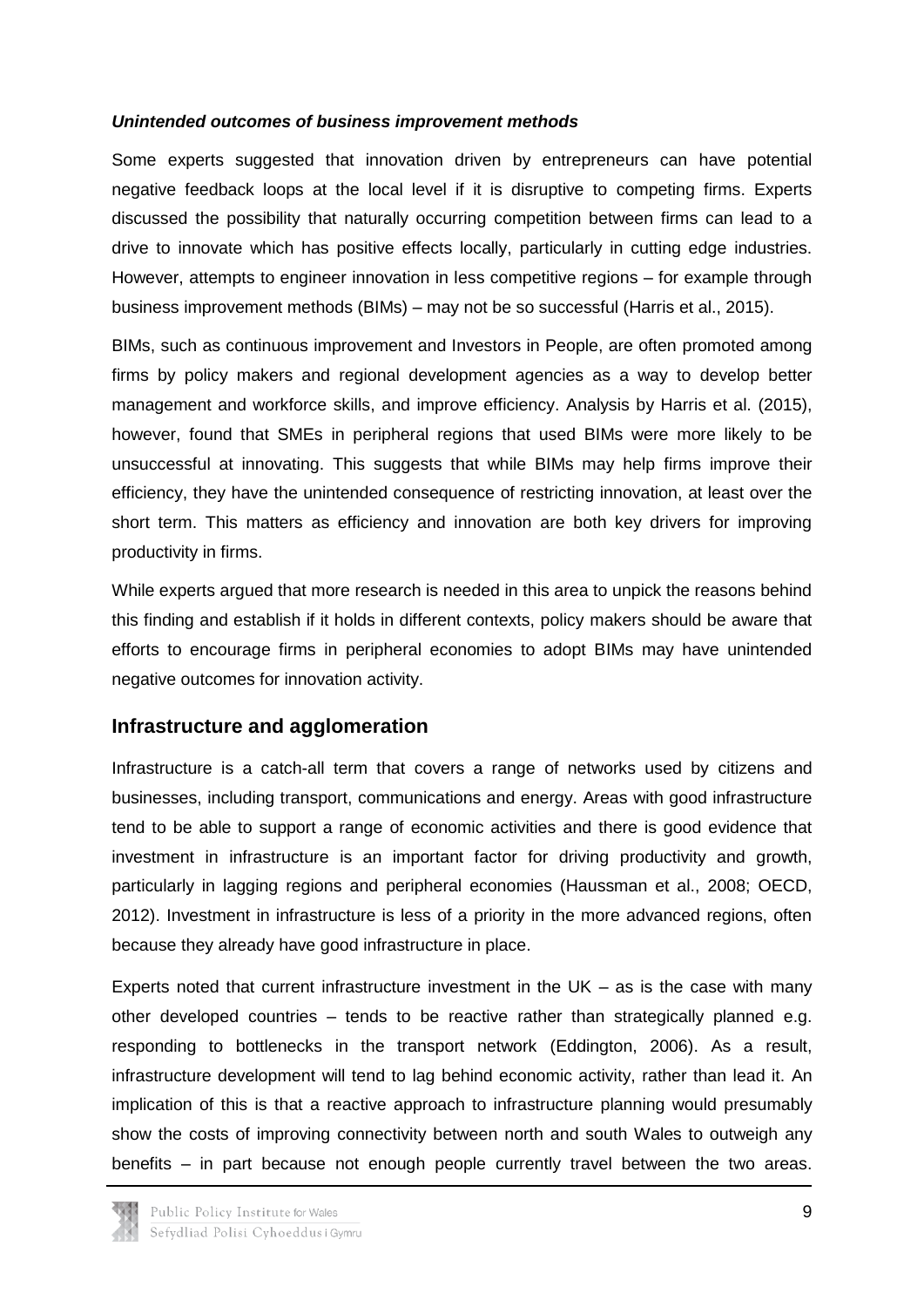Analysis of the economic geography of the UK shows that there isn't a single unified 'Welsh economy' when measured in terms of human interactions (Ratti et al, 2010). South Wales has a reasonably integrated economy but north Wales is part of a wider region that covers the north-west of England (and the West Midlands economy encroaches on mid Wales).

A number of evidence gaps remain in determining how different infrastructure projects should be prioritised in lagging regions where they will often be competing for investment of finite resources. Given the high costs often associated with infrastructure investment, experts emphasised the need to prioritise different options according to their likely social return on investment, and to also compare with returns on other forms of investment in public goods (such as education). To address this, one suggestion from experts was to have a 'clearing house' or infrastructure commission which could sit within government or as an executive agency to prioritise the different options through estimating their likely social return on investment.

Experts noted that infrastructure investment, while expensive, can pay off relatively quickly, help raise short-run economic growth, and build capacity for the future. Some experts cautioned however that in the case of transport infrastructure, while investment can lead to a concentration of activity in the 'centre' and bring people living in peripheral areas closer to jobs, it can also have the disadvantage of taking activity away from the periphery.

#### *Economies of agglomeration*

The literature suggests that large urban areas benefit from economies of scale and associated network effects, which can help generate higher wages. When large urban centres are underpinned by good transport networks and other types of infrastructure, this allows workers to be closer to jobs, and makes business to business contact easier. Agglomeration also enables better matching of skills to jobs – almost three quarters of high skilled jobs in Britain are in cities (Centre for Cities, 2016). It also supports the transfer of ideas between firms, which in turn enables innovation and increased productivity (Volterra, 2009). Experts commented that the better GVA performance of East Wales compared with West Wales and the Valleys is in part due to the proximity to major centres of population in England.

As productivity levels are higher in larger cities, a policy implication of this may be to invest more in developing city regions (Rosewell, 2016) – something that is clearly relevant to the Cardiff Capital Region and Metro projects. Analysis of employment density and earnings shows Cardiff to be 'on the cusp of achieving a scale and density which would allow higher wages and productivity' (Rosewell, 2016: 29). However, while investment in infrastructure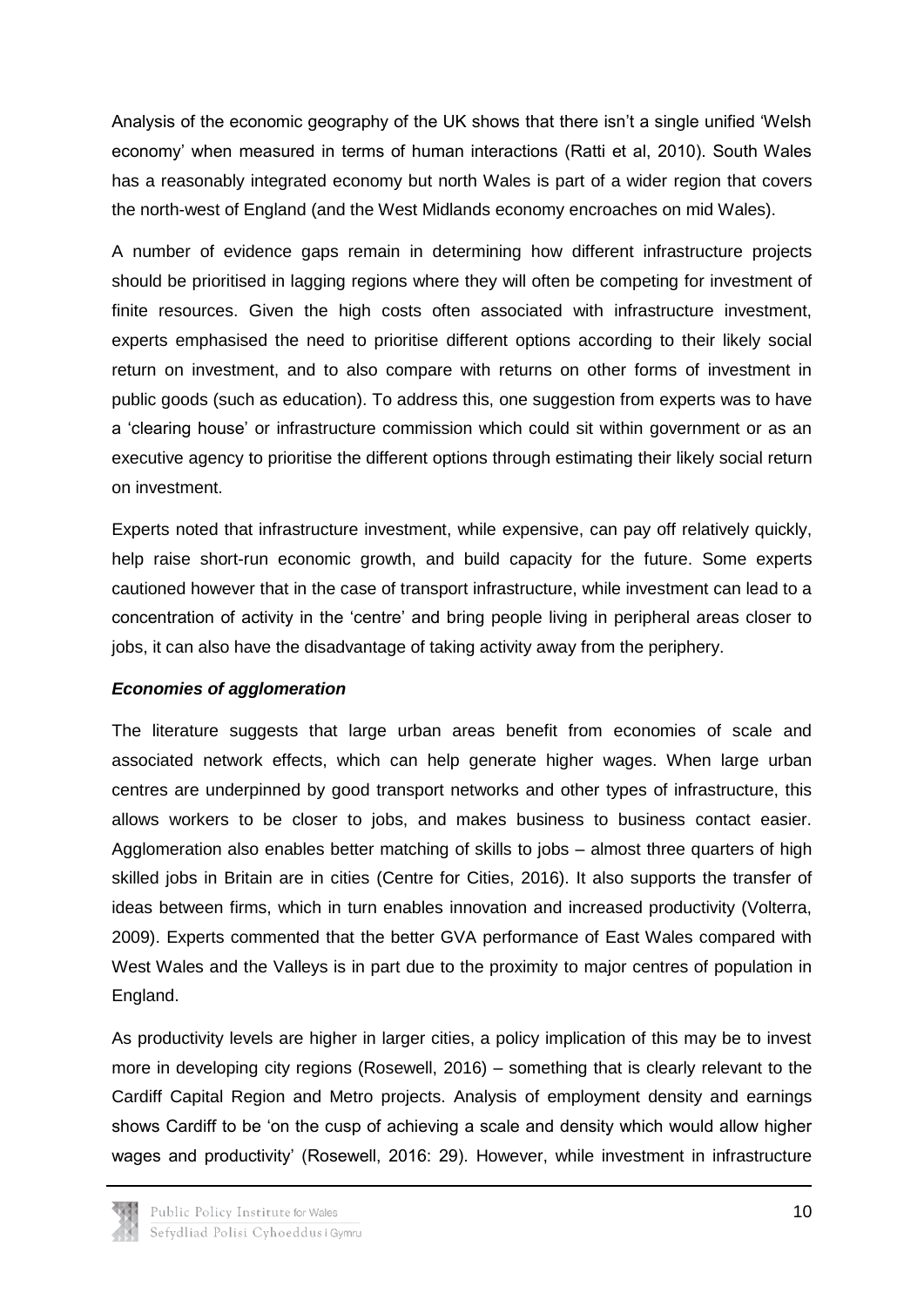may bring benefits to south-east Wales, experts also argued that other forms of investment may be more valuable for the large swathes of Wales that are rural, such as investment in digital infrastructure. To complement these multi-billion pound investments, experts questioned whether more could more be done to retain students graduating from universities in Cardiff and Swansea, and to advocate these cities as attractive bases for large companies looking to relocate outside London. Studies also suggest that cities and regions should look to attract the 'right sort' of companies that will make use of a high-skilled workforce  $-$  a spillover effect of this is that lower skilled jobs in such companies (such as administrative or back office positions) will tend to pay more (The Economist, 2016).

Cardiff's city deal bid has attracted money from the UK Treasury, creating opportunities for the area. Experts discussed whether this could be replicated elsewhere in Wales. The evidence suggests that the Swansea region is currently some way off being large enough to benefit from agglomeration effects, and so the proposed city deal is instead focussed on smart specialisation based on testing internet and digital innovations (Swansea Bay City Region, 2016). While north Wales lacks a large urban centre, experts suggested that northeast Wales could take advantage of linking across to the 'northern powerhouse' – something that is being pursued in the Mersey-Dee Alliance<sup>7</sup>.

Overall, the evidence shows that effective infrastructure in its various forms (transport, communications and energy) is a key driver of increased connectivity, productivity and economic growth in peripheral economies. The key evidence needs for Wales in this area relate to prioritising different projects according to the likely return on investment according to economic success and general wellbeing of the population.

### **Education, skills and training**

Evidence shows that skills are an important driver of economic growth (Leitch, 2006). An increase in educational attainment makes individuals more likely to be employed and more likely to earn more. Specifically, there is good evidence that reducing the numbers of people lacking basic skills and investing in early childhood development are good ways of improving long-term economic outcomes in lagging economies (Cunha and Heckman, 2007; Heckman, 2007; OECD, 2012). In addition, experts have also pointed to emerging evidence on higher education strategies and vocational training which may be of benefit to the Welsh context.

<sup>7</sup> See<http://www.merseydeealliance.org.uk/>



**.**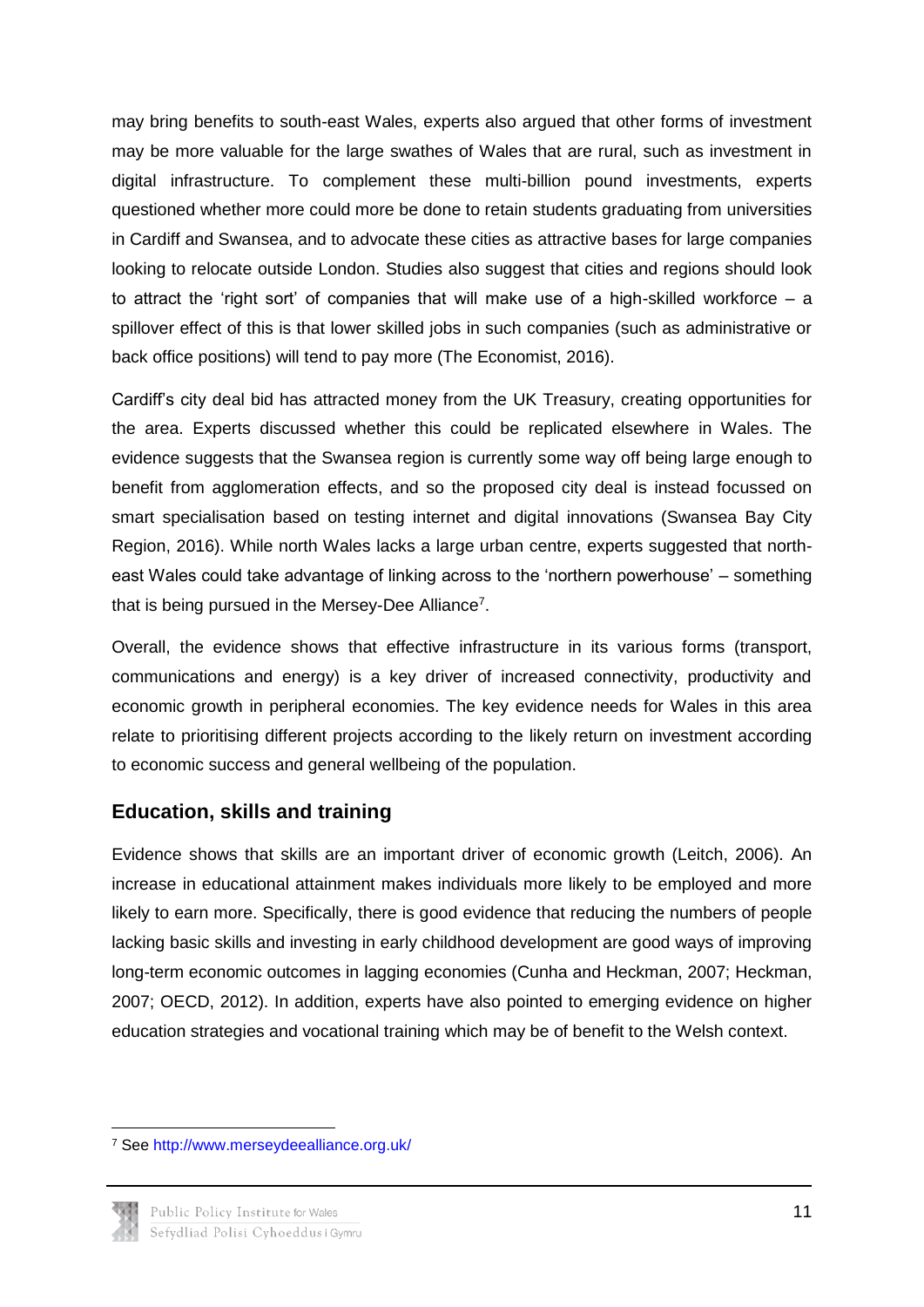#### *Early childhood development*

Studies from the United States provide evidence that investment in early childhood development, particularly for disadvantaged families, produces a positive rate of return for economic productivity over the longer term (Cunha and Heckman, 2007; Heckman, 2007). The analysis suggests that the earlier the investment, the greater the return:

"The highest rate of return in early childhood development comes from investing as early as possible, from birth through age five, in disadvantaged families. Starting at age three or four is too little too late, as it fails to recognize that skills beget skills in a complementary and dynamic way. Efforts should focus on the first years for the greatest efficiency and effectiveness." Heckman (2012)

This literature suggests that investment in early years education and childhood development is less costly and more effective than corrective action taken in later life. While its applicability in contexts outside the United States is not clear, experts commented that the Welsh Government's Foundation Phase initiative is notable for being based on international evidence of 'what works'. The implementation and impact of the Foundation Phase is being evaluated, and the long term economic outcomes will not be discernible for many years. In any case, disentangling the long term impact of early interventions can be notoriously difficult to do (Feinstein, 2015).

#### *Higher education*

Evidence from large sample cohort studies of graduates in the UK show that certain subjects – particularly medicine, economics and law – have significantly higher returns on investment in terms of median salary and likelihood of employment than other degrees (Walker and Zhu, 2010; Britton et al., 2016). Physical science, mathematics and engineering graduates, meanwhile, have lower employment probabilities than social science and business graduates.

As a potential policy implication of this, experts discussed the value of focusing on skills and qualifications that are rewarded in the labour market in terms of employment and salaries, rather than having a blunt approach in targeting STEM subjects, which the emerging evidence suggests may be partial, or misguided. This would align with the Welsh Government's most recent long term higher education strategy (2009) to invest in skills that underwrite the country's competitive advantage. However, it is plausible that the impact of certain degrees may be overestimated if the abilities of those studying such subjects differs to others. In other words, subjects with the higher returns on investment may reflect the selection of better equipped students into those subjects (Walker and Zhu, 2010). In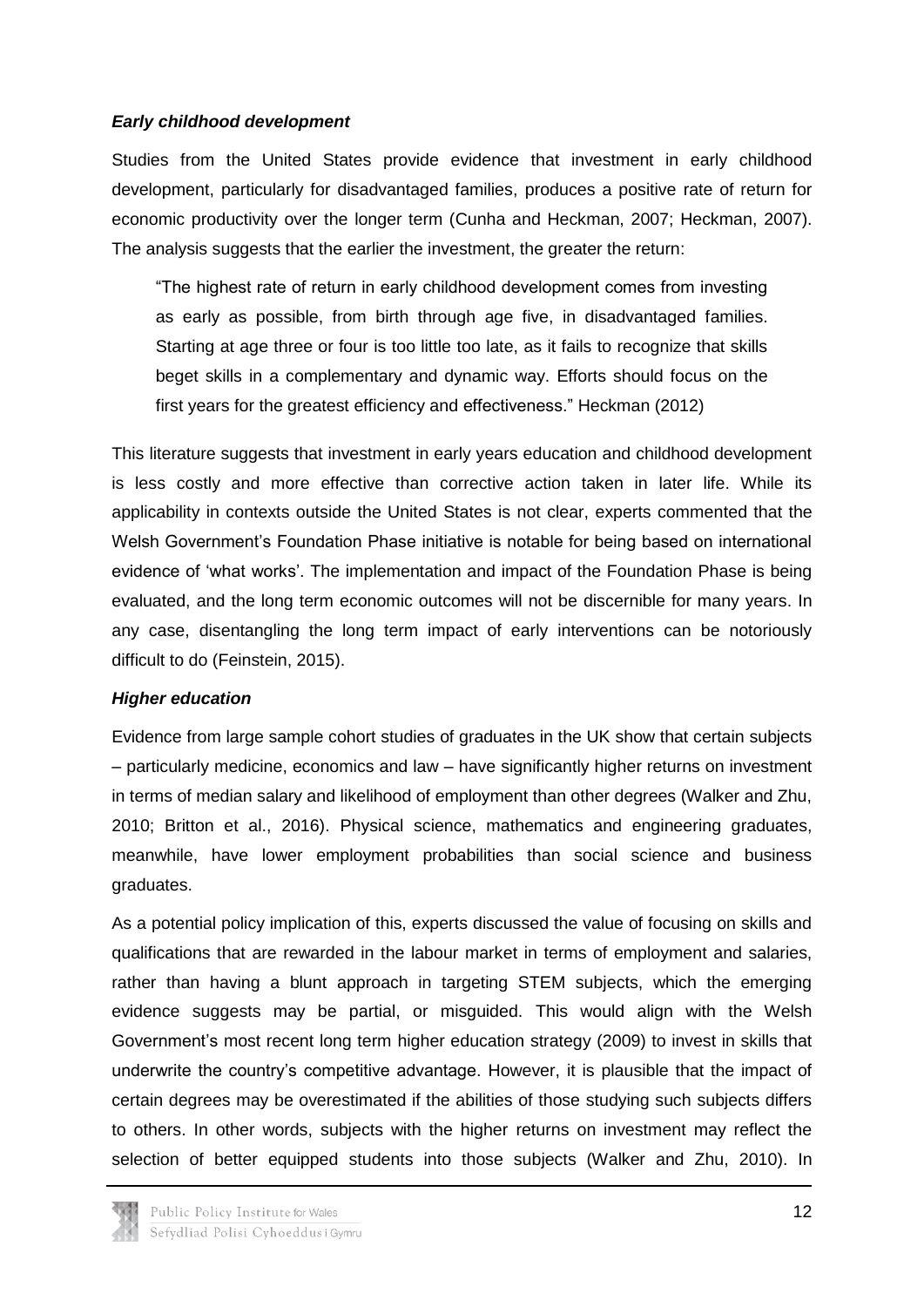addition, given that the returns on investment for different subjects were calculated at the UK level, it is not clear to what extent these returns would be on offer to graduates in Wales. It is apparent that more research and analysis is required in this area before making firm conclusions.

#### *Basic skills and qualifications*

For lagging or peripheral economies, the evidence shows that reducing the negative impact of the large share of a workforce at the bottom of the skills distribution is of more importance to the economy than increasing the proportion with degrees and other tertiary qualifications. A focus on reducing the number of people lacking basic skills and qualifications could therefore have a large pay-off for economies such as Wales:

"For all types of region, human capital appears to be critical, though its relative importance varies according to the level of development. Overall, reducing the proportion of people in a region with very low skills seems to matter more than increasing the share with very high skill levels." OECD (2012)

As well as providing the basis for improved outcomes at the individual and regional level, some experts also commented that a spillover effect of such a policy would be to help reduce socio-economic inequalities and promote greater social cohesion.

OECD data show that there is a positive correlation between educational attainment and GDP per capita across developed countries – but the economic performance of countries with similar education levels can also be markedly different (Grugulis et al., forthcoming, cited in Mayhew, 2016). This suggests that an increase in education or skills will only directly impact on economic performance if the skills acquired are being used in the labour market. Where the skills in supply do not match those demanded by the labour market, a 'vertical mismatch' occurs – in other words, individuals are over or under qualified for the jobs on offer. Applying this insight to Wales, Mayhew (2016) recognises that many jobs currently on offer in Wales are low skilled and low waged, and a high proportion are held by workers who are over-qualified. This would suggest that the skills held by the workforce in Wales are not being fully used, and are therefore not making the contribution to productivity and economic performance that they could be.

Given that reducing the number of individuals with very low skills is a key mechanism for improving the relative economic performance of lagging economies, an apparent evidence need for policy makers is to identify how best to achieve this. Mayhew (2016) suggests that Dutch vocational schools offer a relevant model for Wales to prepare school leavers for the jobs that are on offer in the current labour market. Currently, those who leave school with no

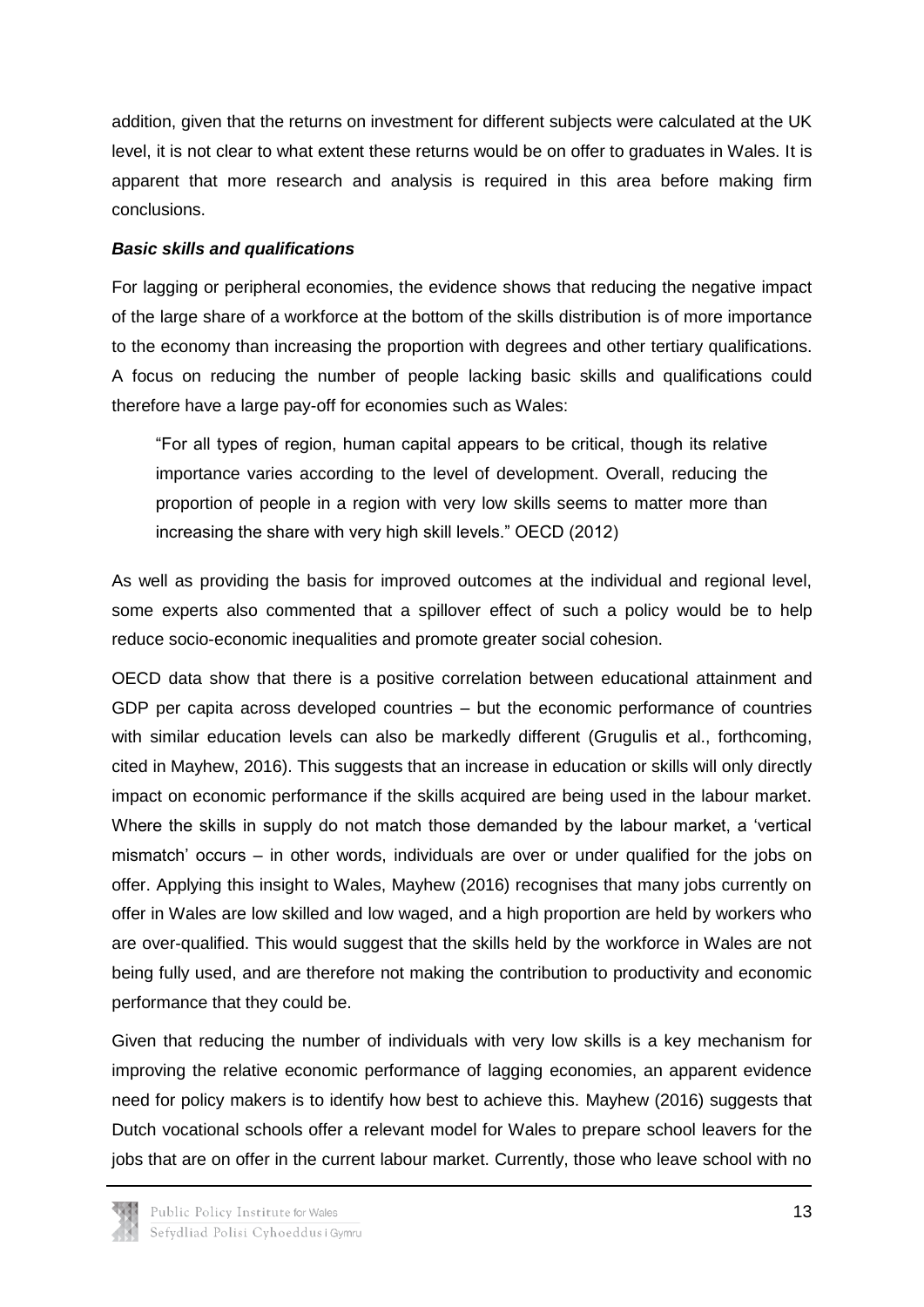qualifications are unsurprisingly the most likely to fair badly when entering the labour market. However, a focus on increasing their skills and qualifications to a basic level is likely to better prepare them for the existing labour market, echoing the finding of the OECD. As employers that offer low skill / low wage jobs are unlikely to provide training (Keep and Mayhew, 2014), funding for vocational schools may offer a better return on government investment than paying direct employer subsidies.

Experts also suggested changes being made to the school leaving age to reduce the proportion of pupils leaving school without qualifications, and investing more in apprenticeships could be effective ways of reducing low skills. The evidence on apprenticeships, for example, shows that the returns for individuals tend to be high although evidence of the impact on firms is lacking (What Works Centre for Local Economic Growth, 2015). Policy makers in Wales should therefore look to undertake systematic comparisons of evidence to identify a model that is most likely to achieve the desired outcome of reducing very low skills and qualifications.

Overall, while there is a strong consensus among the experts and in the literature that education and training are a vital part of any government's plan to improve economic performance, there may be a tension in the policy implications between short-term and longterm planning. While investing in technical and vocational training may be appropriate for the contemporary labour market in peripheral economies, over the longer term it may be desirable to invest more in generating employment that makes use of higher skills, which in turn could improve the relative GVA position (Mayhew, 2016).

### **Inward investment and local ownership**

The literature suggests that inward investment can play a role in improving technology, productivity and international competitiveness of lagging economies. Analysis of inward investment across different regions of Europe has also found that local firms benefit from learning about the new technologies and management skills brought with such investment (Copenhagen Economics, 2006), reflecting the role that knowledge diffusion, absorptive capacity and internationalisation can have in stimulating innovation and productivity. The paper concludes that there is strong evidence that inward investment plays a pivotal role in developing the economies of Europe's lagging regions. This analysis identified a number of factors for attracting inward investment, including:

- good infrastructure in transport and communications;
- having a highly educated workforce; and
- a high level of R&D spend.

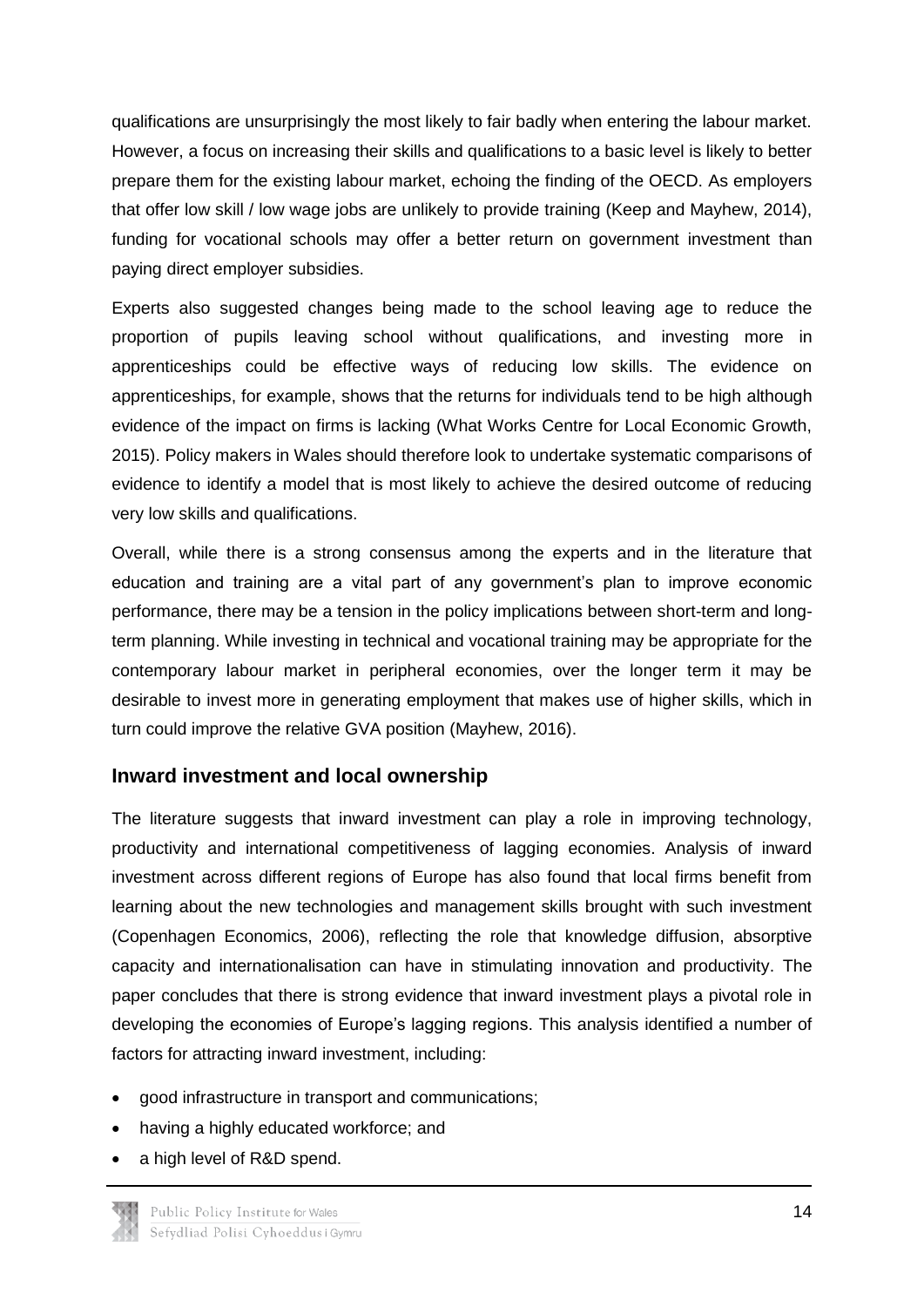This echoes the findings from the OECD (2012) that policies in lagging regional economies should focus on improving human capital (skills) and infrastructure. Such policies make investment more attractive, and productivity spillovers to other firms more likely.

However, with the growth of emerging economies and the relatively recent expansion of the European Union, regions like Wales are facing increased competition to attract inward investment than they experienced in the 1990s and early 2000s (Crawley et al., 2012). Attracting inward investment under such competitive circumstances may have less positive consequences. Some experts commented that large multinational companies encourage regional development agencies to compete with one another to attract investment – effectively resulting in a 'race to the bottom' where the successful region is the one that undercuts its competitors the most (e.g. relaxing labour standards) and/or offers incentives that diminish the net benefit of the investment (Davies and Vadlamannati, 2013).

According to some experts, in-situ growth of firms can be a more important contributor to job creation than inward investment, suggesting that policy makers should focus on fostering internal growth and entrepreneurship rather than prioritising inward investment. Overall, however, there is little consensus among the experts on the value of attracting inward investment, or how much of a priority it should be – especially in a climate of increased competition between regions. An evidence need of this may be to examine further the potential contribution of inward investment in economies such as Wales, and to establish the existence of trade-offs (if any) in fostering internal growth.

### **Government finance**

High growth start-ups can play an important role in driving economic growth as they tend to account for most new jobs created in the private sector (Decker et al., 2014). The evidence suggests that different types of financing are appropriate for SMEs depending on their maturity. For example, venture capital style financing is suitable for new start-ups as it allows risk to be shared, while repayable loans are more appropriate for established or growing firms. As a result, start-ups, growing firms, and those involved in takeovers all have different sources of finance. Experts identified a gap in the market for continuity capital for start-ups and SMEs that are looking to expand – a role that could perhaps be played by a public bank.

When looking for financial support, many start-ups are hampered by not having a track record or collateral, and lagging regions may suffer an absence of private venture capital funding. Therefore, there may be value in exploring the effectiveness of establishing a public development bank that would help pool risks in the same way that would occur in private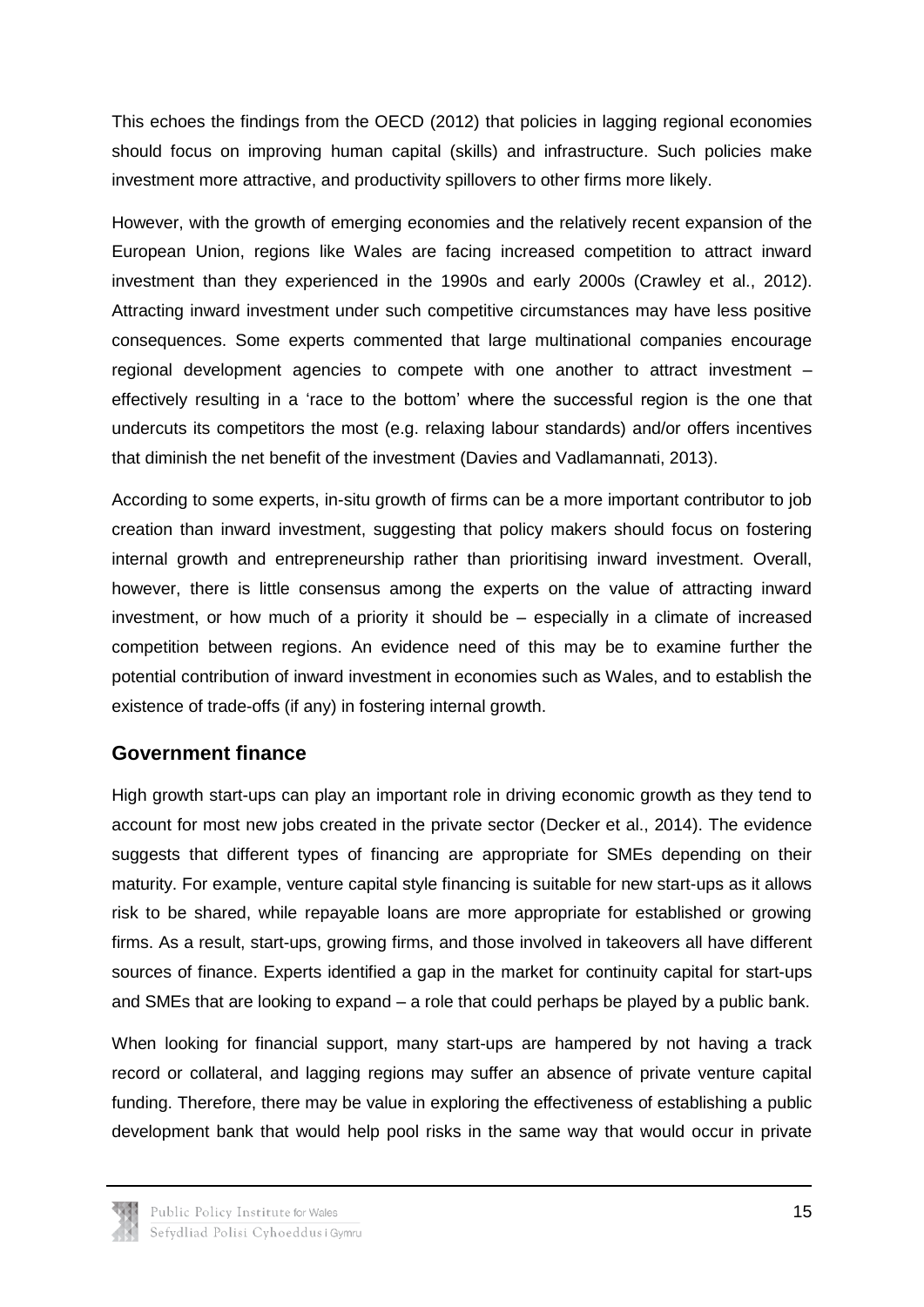venture capital financing. For this to happen however, there must be acceptance of some losses of public money.

Rigby and Ramlogan (2013) examined the international evidence base of the effectiveness and implementation of measures taken by governments to provide financial assistance and subsidies to firms, focusing on venture capital and loan guarantee schemes. It was difficult to establish conclusive evidence on the effect of these schemes on innovation at the firm level and in the wider economy. However, the authors suggest that the two forms of government finance should be used at different stages: venture capital at the more risky pre-market development stage, followed by use of credit guarantees upon market entry.

Evaluations of government loan guarantee schemes for SMEs in the UK, such as the Enterprise Finance Guarantee Scheme and its predecessor (see Allinson et al., 2013; Cowling, 2010), demonstrate their success in creating additional output and employment, and in providing a substantial net benefit to the economy. Such schemes are established to address the market failure of viable SMEs not having access to commercial loans due to a lack of collateral.

In recent years, government financing of firms has tended to concentrate on high growth firms. Analysis shows that financing small business start-ups is often costly and ineffective, generating little employment or wider economic impact (Shane, 2009). Conversely, high growth firms (i.e. those that quickly grow from being small to medium or large in size) are responsible for a high proportion of job creation. Therefore, policy makers need to consider how best to encourage the growth of such firms. According to Mason (2008), public venture capital funds are a preferred tool of policy makers in many peripheral or lagging regions, often in response to the absence of sufficient private venture funds. However, there is growing evidence that these funds are ineffective in stimulating high growth firms (see for example Munari and Toshi, 2015). Mason (2008) suggests that peripheral regions lack the absorptive capacity to make the most of venture capital funding, and argues that policy makers should instead focus on enabling firms to invest more effectively, for example through the use of 'angel syndicates' as used in Scotland.

Future evidence plans may therefore wish to incorporate an examination of the role of government finance in promoting economic growth (particularly regarding an SME development bank), and whether business rates relief impacts on innovation, productivity and wider economic growth.

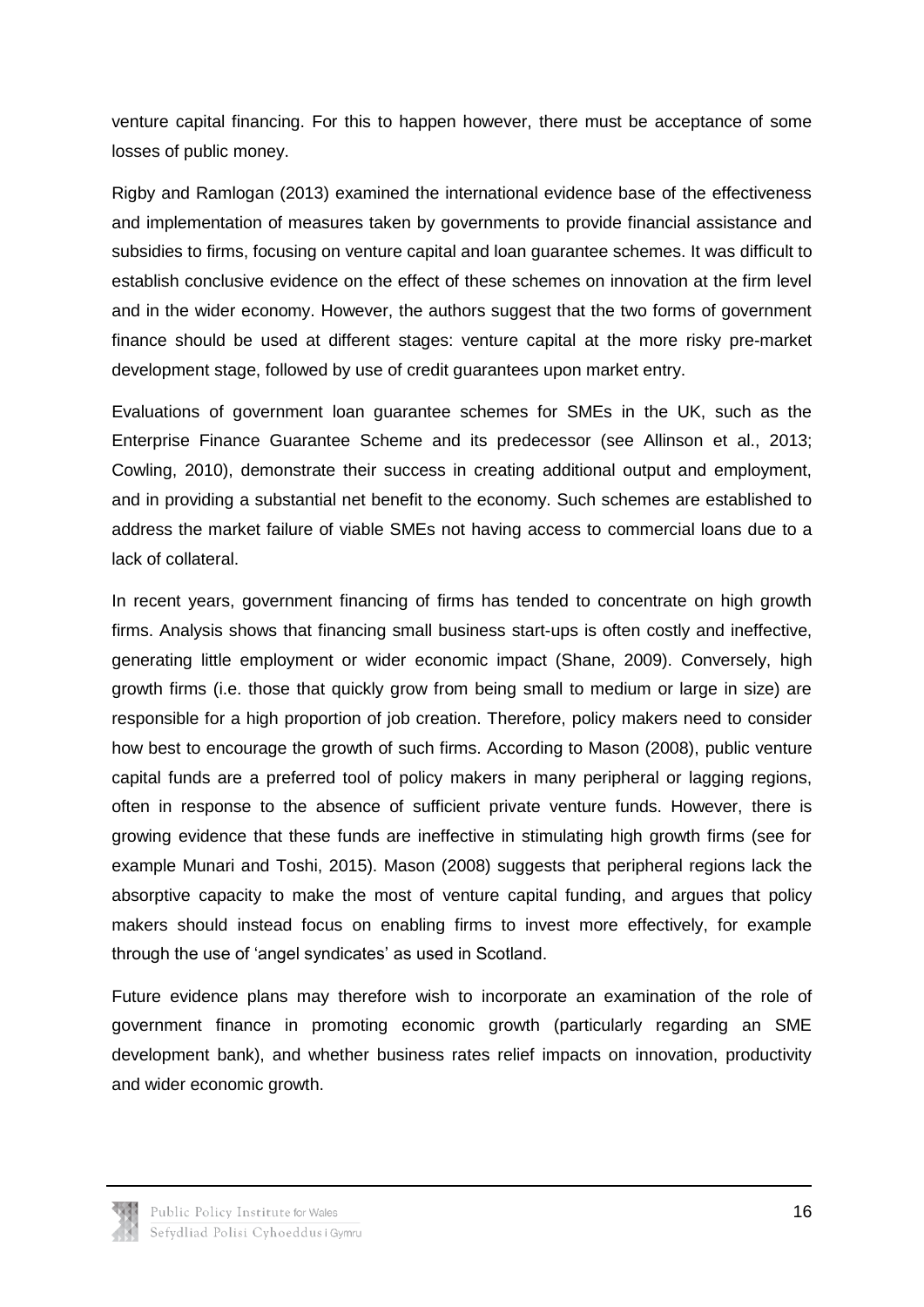## <span id="page-19-0"></span>Policy Implications and Future Evidence Needs

Wales lags behind the UK average on most measures of economic performance. While the skills base, demography and geography of the country may go some way in explaining this, the evidence suggests that there are policies that can help stimulate economic growth in regions like Wales, and that they benefit from different approaches to those used in leading economic regions.

Table 3 (below) summarises some of the existing evidence base and evidence gaps regarding the role of different factors in stimulating growth in lagging regions. This is by no means comprehensive but represents the main insights gained from the workshop and our discussions with experts. Overall, the existing evidence on 'what works' appears to be strongest in the areas of skills and infrastructure, while there is also good evidence of how firms can become more productive through increased knowledge diffusion and absorptive capacity.

|                                                    | Evidence base                                                                                                                                                                                                                                                                                                                                                        | <b>Evidence gaps</b>                                                                                                                                                                                                                                                                                                                                                                                                                                                                                                                      |
|----------------------------------------------------|----------------------------------------------------------------------------------------------------------------------------------------------------------------------------------------------------------------------------------------------------------------------------------------------------------------------------------------------------------------------|-------------------------------------------------------------------------------------------------------------------------------------------------------------------------------------------------------------------------------------------------------------------------------------------------------------------------------------------------------------------------------------------------------------------------------------------------------------------------------------------------------------------------------------------|
| Innovation<br>and<br>entrepreneur-<br>ship         | Innovation (alongside efficiency) is a key<br>driver for improving productivity.<br>Knowledge diffusion, absorptive capacity<br>and internationalisation play an<br>important role in improving innovation.<br>Flexible provision of (cheap) business<br>premises can help firms relocate and<br>grow quickly. Removing obstacles to<br>quick relocation could help. | What types of R&D should Welsh firms<br>engage in to boost innovation and<br>productivity?<br>Should governments take an active or<br>permissive role in encouraging firms to<br>innovate?<br>More evidence needed on the long term<br>effects of business improvement<br>methods possibly inhibiting innovation in<br>peripheral economies.<br>More evidence needed on the priorities<br>of micro and small business owners (e.g.<br>personal objectives or maximise profits),<br>and implications this may have for<br>support offered. |
| <b>Infrastructure</b><br>and<br>agglomer-<br>ation | Good infrastructure helps support a<br>range of economic activities.<br>Laggard regions have the most to gain<br>from improved infrastructure and<br>connectivity (both internal and external).<br>Agglomeration and improved<br>connectivity helps match skills to jobs,                                                                                            | There is a limit to how much can be<br>invested. Key evidence need is to<br>estimate likely returns on investment,<br>and to prioritise projects on this basis.<br>What is the social return on investment<br>in infrastructure projects versus<br>investment in other public goods, such<br>as education?                                                                                                                                                                                                                                |

#### **Table 3: Evidence base and gaps for stimulating economic growth in peripheral regions**

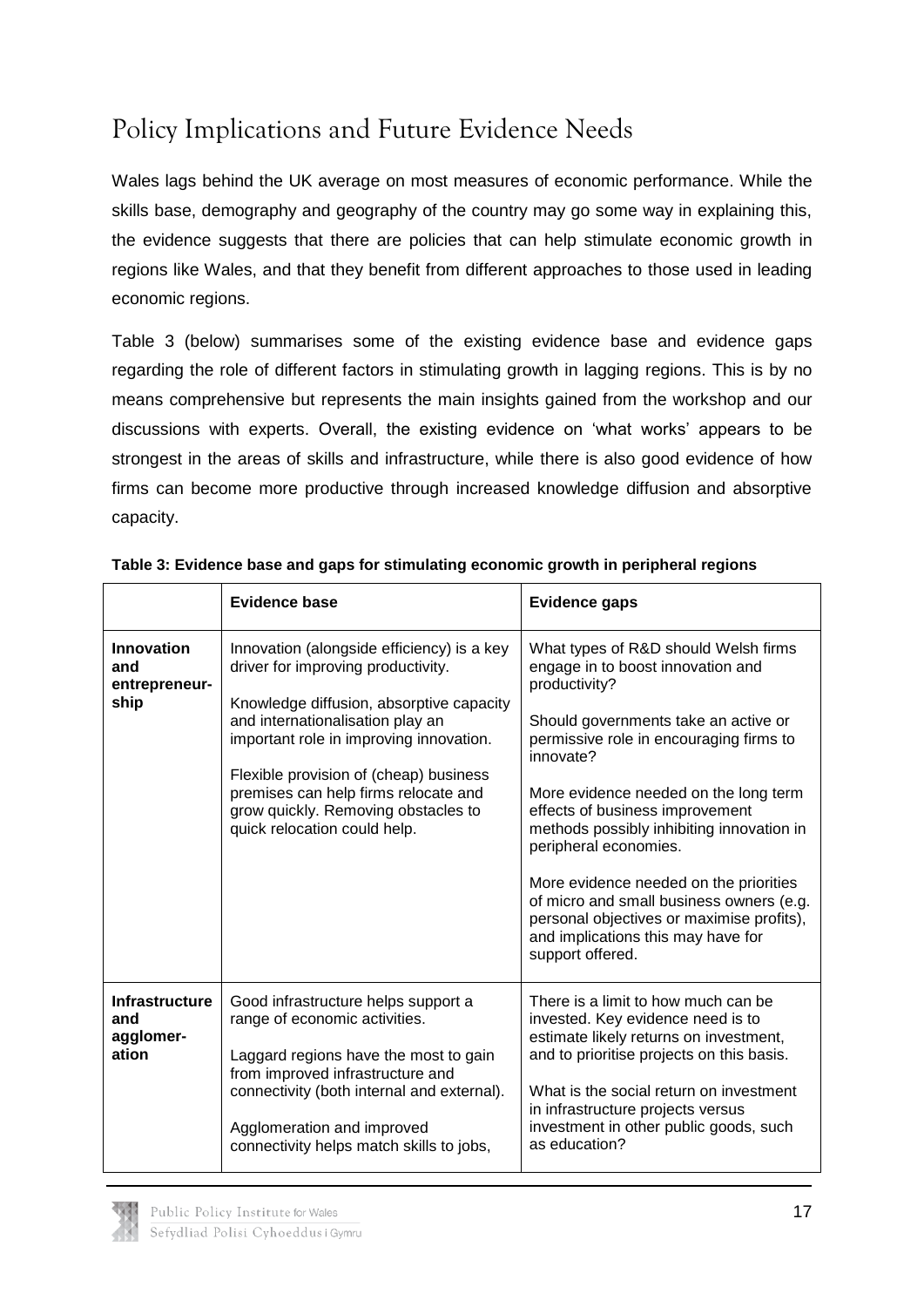|                                                       | and transfers of ideas between firms.                                                                                                                                                                                                                                                                                                                                                       | What infrastructure investments should<br>be prioritised in more rural or sparsely<br>populated areas of Wales?                                                                                                                                                                                                                                                                                                                                                                                                                                                                                                                                                                 |
|-------------------------------------------------------|---------------------------------------------------------------------------------------------------------------------------------------------------------------------------------------------------------------------------------------------------------------------------------------------------------------------------------------------------------------------------------------------|---------------------------------------------------------------------------------------------------------------------------------------------------------------------------------------------------------------------------------------------------------------------------------------------------------------------------------------------------------------------------------------------------------------------------------------------------------------------------------------------------------------------------------------------------------------------------------------------------------------------------------------------------------------------------------|
| Education,<br>skills and<br>training                  | Lagging economies gain more from<br>reducing the proportion of the workforce<br>with very low skills, rather than focussing<br>on increasing the proportion at the top of<br>the skills distribution.<br>Investment in early years education and<br>childhood development has long run<br>productivity benefits, and has a better<br>return than corrective interventions later<br>in life. | Should the HE strategy in Wales be<br>tailored to encourage a greater uptake of<br>degrees that are more highly rewarded<br>in the labour market, and to what extent<br>would these greater returns be on offer<br>to graduates remaining in Wales?<br>What role could vocational schools and<br>apprenticeships play in preparing young<br>people for the labour market?<br>While focusing on the lower end of the<br>skills distribution is suitable for the<br>current labour market, what long-term<br>measures should be taken to encourage<br>a highly skilled workforce with access to<br>high skilled jobs?                                                             |
| <b>Inward</b><br>investment<br>and local<br>ownership | Inward investment may have the<br>potential to play a pivotal role in lagging<br>economies.<br>Local firms can benefit from knowledge<br>spillovers.<br>Good infrastructure, a skilled workforce<br>and high R&D spend can attract<br>investment.                                                                                                                                           | Increased competition may be creating a<br>'race to the bottom' for inward<br>investment. In such an environment, is<br>the contribution of inward investment<br>diminished, and should policy instead<br>focus on in-situ growth?<br>Establishing what Wales is 'already good<br>at' will help guide investment and smart<br>specialisation. Does this need to be<br>more focussed (i.e. spread less thinly)<br>than it currently is?<br>What are the trade-offs (if any) between<br>attracting inward investment to Wales<br>and fostering internal growth?<br>Investigating in more detail the role of<br>international trade and innovation<br>alongside inward investment. |
| Government<br>finance                                 | High growth start-ups can play an<br>important role in job creation. The<br>financing of many small business start-<br>ups can however be costly and<br>ineffective in generating wider<br>employment.<br>There appears to be a gap in the market<br>for 'continuity capital' that could target<br>high growth firms looking to expand.                                                     | The role of government finance in the<br>form of an SME development bank (e.g.<br>to provide continuity capital for firms<br>looking to grow) and the wider impact of<br>business rates relief on local economic<br>growth should be examined.<br>More research needed on the<br>effectiveness of different types of<br>government finance schemes to promote<br>innovation at the firm level.                                                                                                                                                                                                                                                                                  |

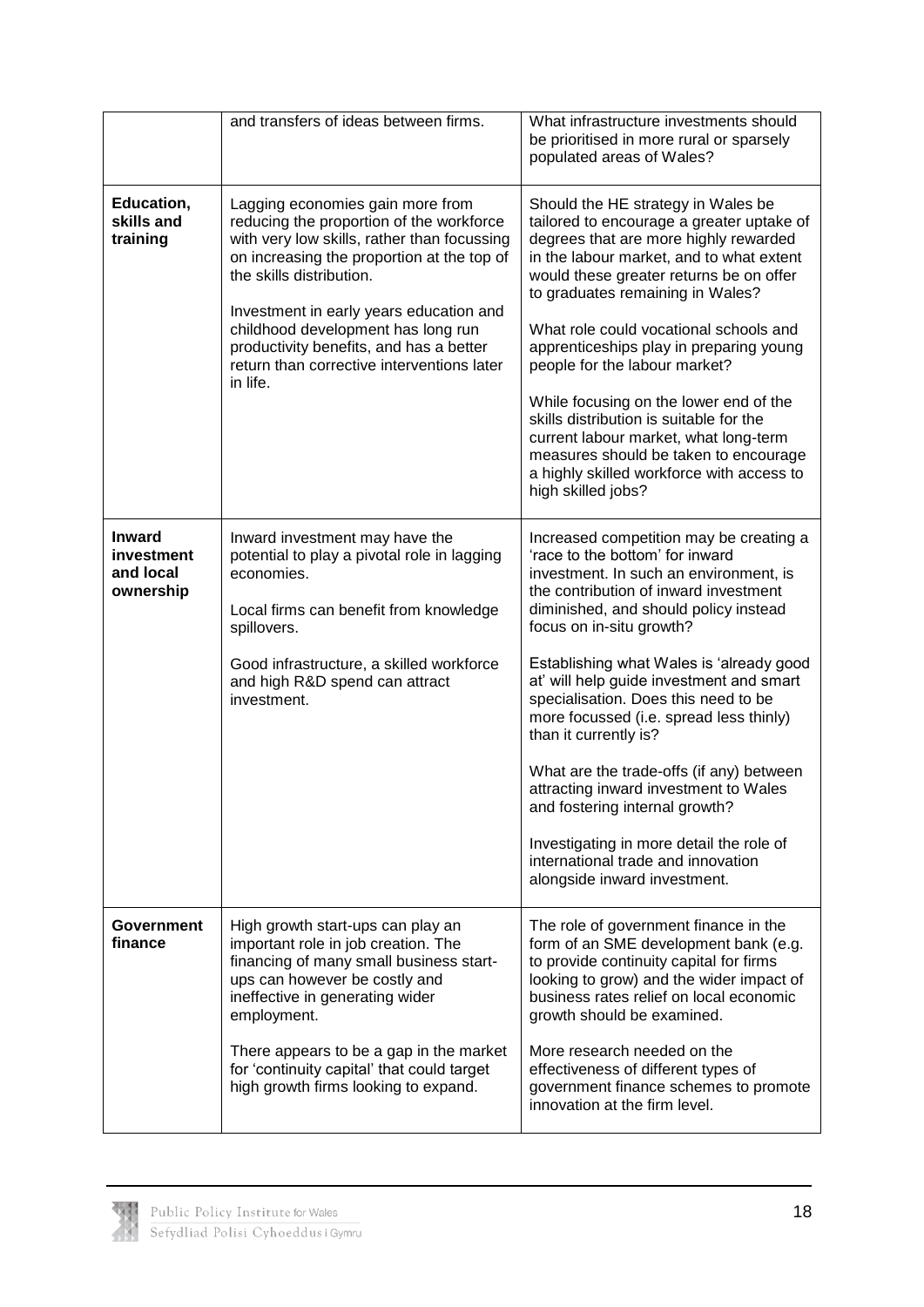There is good evidence to suggest that skills and infrastructure are important factors for driving growth in peripheral economies such as Wales. Infrastructure improvements can lead to relatively quick wins, while investment in skills can affect outcomes over the longer term. While the levers available to the Welsh Government to directly influence economic performance are relatively limited (particularly over the short term), it can determine policy in its education and skills strategy, and in its strategic approach to infrastructure investments in Wales.

International comparisons on economic growth in developed countries have found that areas that are growing fastest have, "more infrastructure [and] better human capital" compared with under-preforming areas (OECD, 2012: 65). This emphasises the importance of improving skills (specifically, reducing the proportion of individuals with very low skills – something that would presumably require cooperation between the economy and education departments in Welsh Government) and investing in infrastructure to increase economic mass, and improve internal connectivity within Wales, and external connectivity with the nearby major centres of population in England.

To improve the productivity of firms in lagging regions, the evidence suggests that knowledge diffusion can play an important role in encouraging the adoption of innovations that will help improve productivity. Linked to this, greater internationalisation (e.g. collaborating and exporting) can reinforce innovation activity and drive productivity. However, an area for further investigation may be to explore the degree to which owners of micro and small firms in Wales are profit maximisers (as standard theory would assume), or whether aspects such as lifestyle and personal objectives are a greater priority.

Beyond these areas, there is less conclusive evidence on the contribution of other factors, or the direction that policy makers should take. Therefore, it will be important to embed ex-ante evaluation in economic development policies that concern innovation and supporting growth of SMEs through government finance (where more research needs to be undertaken) or attracting inward investment (where the evidence can be conflicting). As an area for further investigation, there may also be benefit from examining the role of international trade alongside inward investment (this research has considered them separately).

One suggestion made by experts was that such an evaluative approach to a Welsh economic strategy could be supported by a 'productivity commission for Wales' made up of business people, academics and other experts with a remit to identify problems, gather evidence and make recommendations on priorities for investment. Another suggestion to build capacity for appraising priorities and evaluating return on investments could include the

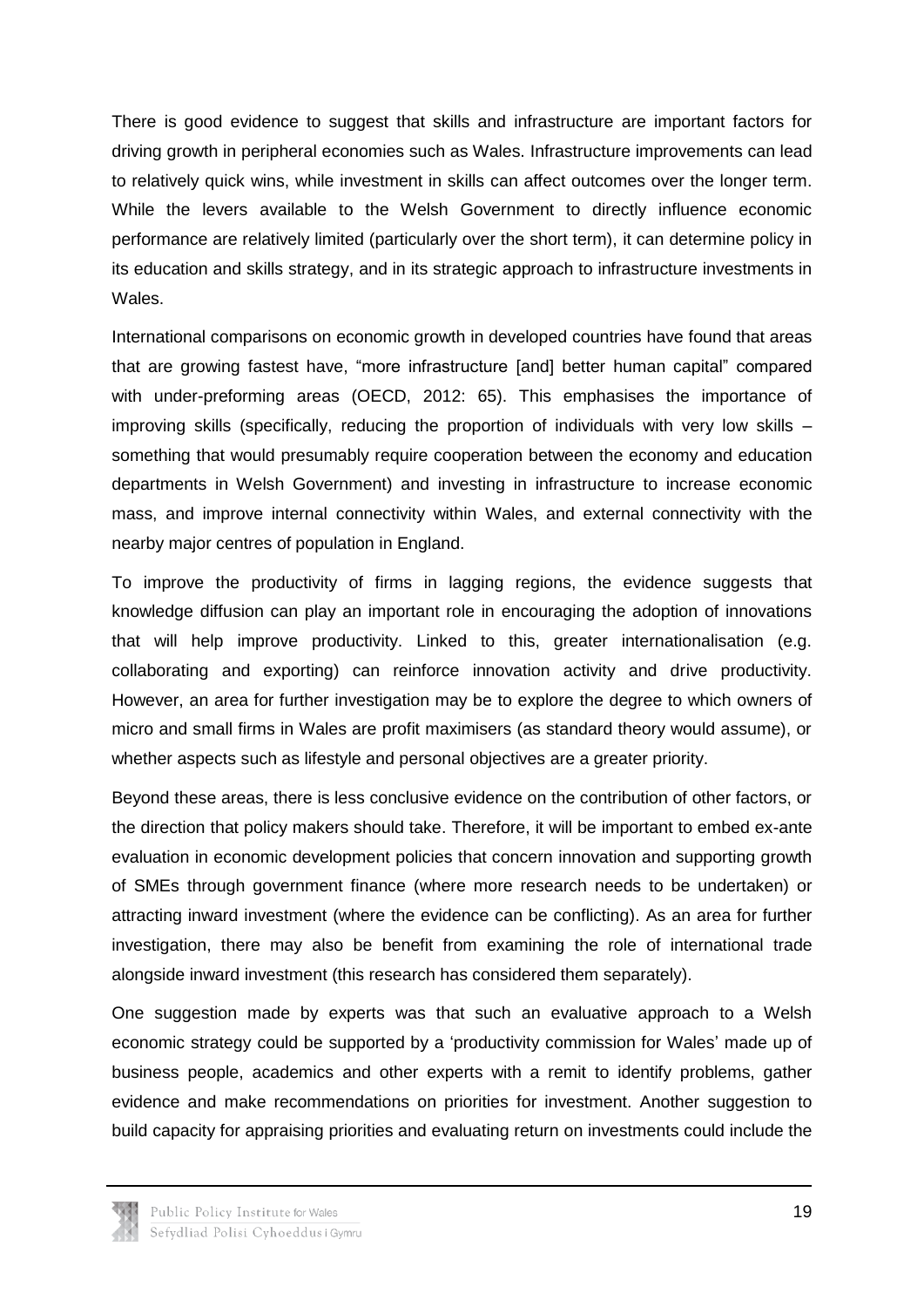development of an independent 'IFS (Institute for Fiscal Studies) style' organisation in Wales that would inform public debate on economic development policy.

Improving official statistics on regional economic performance has also been identified as a future evidence requirement. The Bean Review (2016), for example, discusses the need to expand the range of economic indicators used at regional and local levels to support policy making. The Welsh Government (2016b) now publishes a basket of high-level indicators<sup>8</sup> covering four themes (income, output, work and poverty, and wealth) to provide a more comprehensive picture of the economy than would be given by focusing only on GVA measures.

Given that individual policy interventions taken in isolation can sometimes have unintended negative consequences (such as the potential for business improvement methods to inhibit innovation), policy makers should focus on co-ordinating the right mix of policies that complement one another.

There are no silver bullets for stimulating the economic performance of lagging economies overnight. However, a focus on human capital (particularly addressing low skills), connective infrastructure (internal and external), and diffusing knowledge and innovation among firms should form a central part of the policy mix, and benefit the economy of Wales over the longer term.

<sup>8</sup> See [http://gov.wales/statistics-and-research/economic-indicators/?tab=ei\\_home&lang=en](http://gov.wales/statistics-and-research/economic-indicators/?tab=ei_home&lang=en)



**.**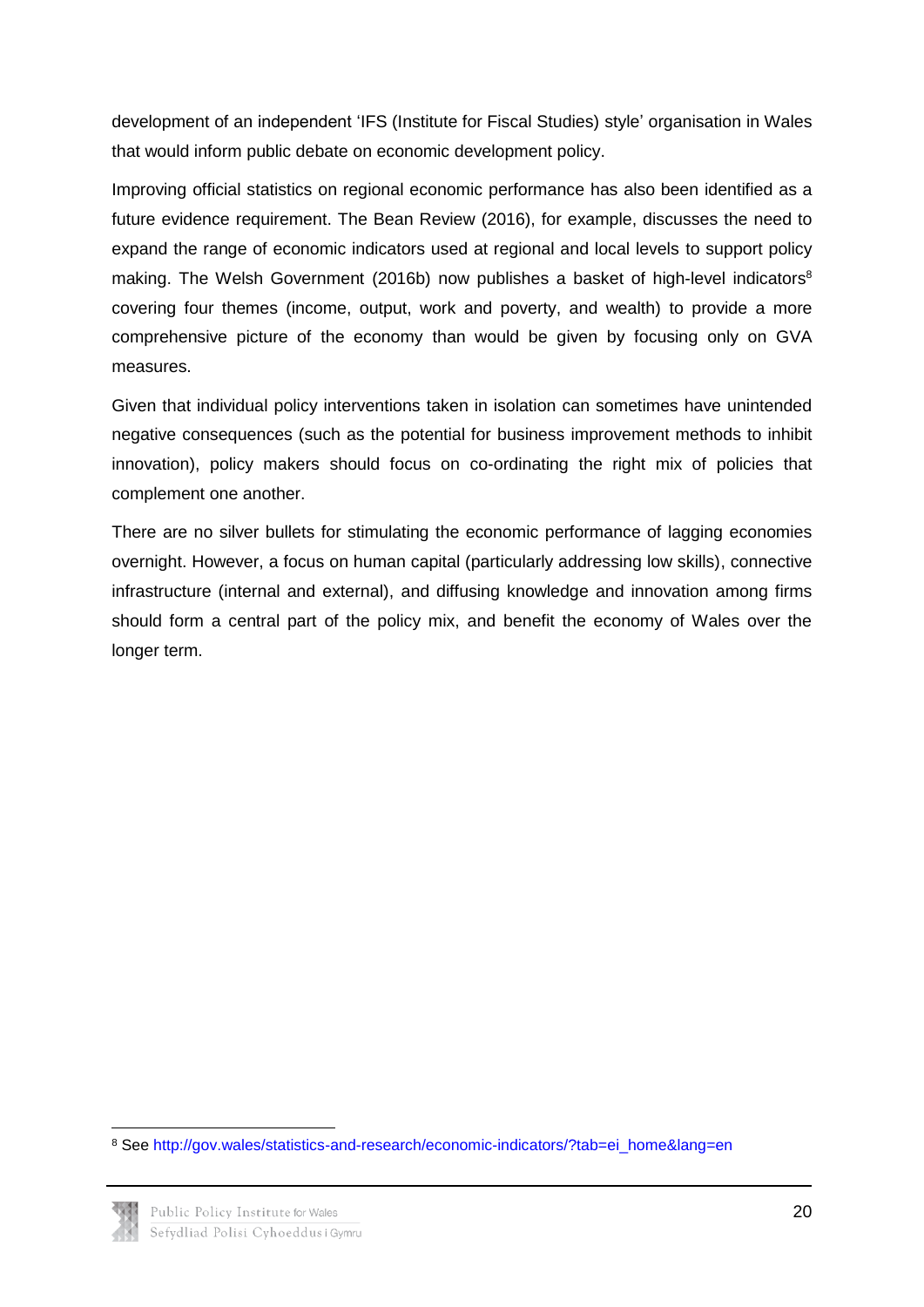### <span id="page-23-0"></span>References

Allinson, G., Robson, P. and Stone, I. (2013) Economic Evaluation of the Enterprise Finance Guarantee (EFG) Scheme. London: Department for Business, Innovation and Skills.

Andrews, D., Criscuolo, C. and Gal, P.N. (2015) Frontier Firms, Technology Diffusion and Public Policy: Micro Evidence from OECD Countries. Paris: OECD.

Bean, C. (2016) Independent Review of UK Economic Statistics. London: HM Treasury and Cabinet Office.

Boschma,, R. (2016) Smart Specialisation and Regional Innovation Policy, *Welsh Economic Review*, 24, DOI:<http://dx.doi.org/10.18573/j.2016.10050>

Britton, J., Dearden, L, Shephard, N. and Vignoles, A. (2016) How English domiciled graduate earnings vary with gender, institution attended, subject and socio-economic background. London: Institute for Fiscal Studies.

BIS (2016) The UK Innovation Survey 2015 Main Report – Innovation Analysis. London: Department for Business, Innovation and Skills.

Carree, M. A., & Thurik, A. R. (Eds.). 2006. The Handbook of Entrepreneurship and Economic Growth. International Library of Entrepreneurship. Cheltenham and Northampton, MA: Edward Elgar.

Centre for Cities (2016) Cities Outlook 2016. London: Centre for Cities.

Cheshire, P.C. and I.R. Gordon (1998) 'Territorial Competition: some lessons for policy', The Annals of Regional Science, 32(3) 321-346.

Cheshire, P., Hilber, C.A.L. and Kaplanis, I. (2015) Land use regulation and productivity – land matters: evidence from a UK supermarket chain, *Journal of Economic Geography,* 15 (1), 43-73.

Copenhagen Economics (2006) Study on FDI and regional development: Final report. Brussels: European Commission.

Cowling, M. (2010) Economic Evaluation of the Small Firms Loan Guarantee (SFLG) Scheme. London: Department for Business, Innovation and Skills.

Crawley, A., Delbridge, R. and Munday, M. (2012) Selling Wales: The role of agencies in attracting inward investment. Report by Cardiff Business School for Cardiff Business

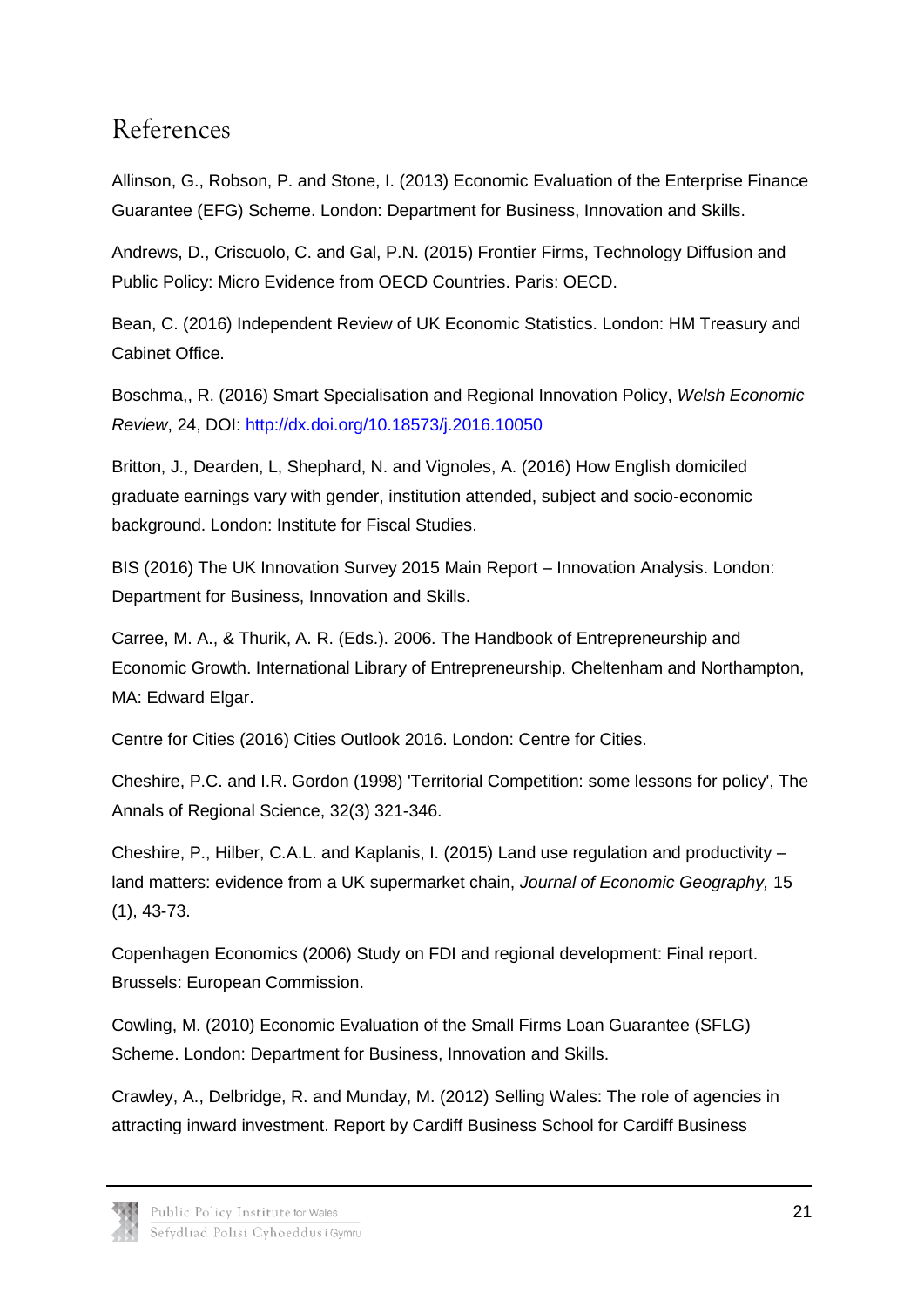Partnership. Available at: [http://cardiffbusinesspartnership.co.uk/wp](http://cardiffbusinesspartnership.co.uk/wp-content/uploads/CBS_Inward_Investment.pdf)[content/uploads/CBS\\_Inward\\_Investment.pdf](http://cardiffbusinesspartnership.co.uk/wp-content/uploads/CBS_Inward_Investment.pdf)

Cunha, F. and Heckman J.J. 2007. "The Technology of Skill Formation." *American Economic Review*, 97(2): 31-47.

Davies, R. and Vadlamannati, K.C. (2013) A race to the bottom in labor standards? An empirical investigation, *Journal of Development Economics,* 103 (C), 1-14.

Decker, R., Haltiwanger, J., Jarmin, R. and Miranda, J. (2014) The Role of Entrepreneurship in US Job Creation and Economic Dynamism, *Journal of Economic Perspectives*, 28(3): 3- 24.

Dunnell, K (2009) "National Statistician's article: measuring regional economic performance", Economic and Labour Market Review, 3(1). Newport: Office for National Statistics.

Economist, The (2016) The Great Divergence: Varieties of Inequality. *The Economist*, 12 March 2016.

Eddington, R. (2006) The Eddington Transport Study. London: Department for Transport.

Enterprise Research Centre, Goldman Sachs and British Business Bank (2015) Unlocking UK Productivity: Internationalisation and Innovation in SMEs. Available online: [http://www.goldmansachs.com/citizenship/10000-small-businesses/UK/news-and](http://www.goldmansachs.com/citizenship/10000-small-businesses/UK/news-and-events/gew-2015-f/unlocking-uk-productivity.pdf)[events/gew-2015-f/unlocking-uk-productivity.pdf](http://www.goldmansachs.com/citizenship/10000-small-businesses/UK/news-and-events/gew-2015-f/unlocking-uk-productivity.pdf)

Feinstein, L. (2015) Quantifying the Benefits of Early Intervention in Wales: A Feasibility Study. Cardiff: Public Policy Institute for Wales.

Foreman-Peck, J. and Nicholls, T. (2010) 'SME Takeovers as a Contributor to the Regional Productivity Gaps', Small Business Economics, 41(2), 359–378.

Foreman-Peck, J and Nicholls, T. (2015) 'Inter-regional Mobility of Entrepreneurial SMEs', *The Annals of Regional Science*, 54(1), 57–87.

Gwilym, R.A. (2015) The competing narratives on Welsh economic performance. Available online: [http://www.iwa.wales/click/2015/04/the-competing-narratives-on-welsh-economic](http://www.iwa.wales/click/2015/04/the-competing-narratives-on-welsh-economic-performance/)[performance/](http://www.iwa.wales/click/2015/04/the-competing-narratives-on-welsh-economic-performance/)

Harris, R. (2015) Growing the Value of R&D in Scotland. National Centre for Universities and Business – Growing Value Scotland Task Force.

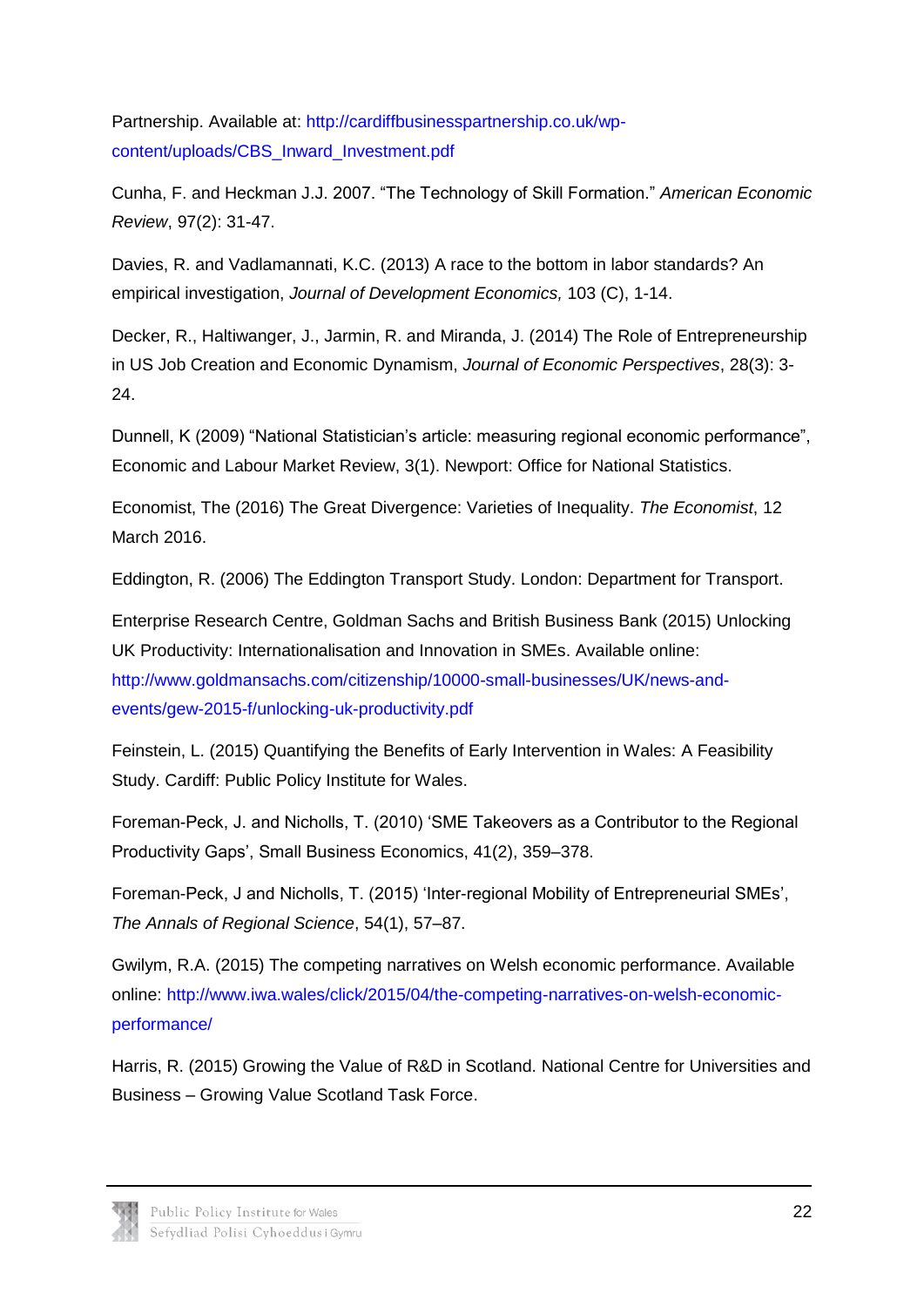Harris, R., McAdam, R. and R. Reid (2015) The Effect of Business Improvement Methods on Innovation in SMEs in Peripheral Regions, Regional Studies, DOI: <http://dx.doi.org/10.1080/00343404.2015.1083971>

Harris, R. and Moffat, J. (2016): The sources of the Scotland–Rest of the UK productivity gap: implications for policy, Regional Studies, DOI: <http://dx.doi.org/10.1080/00343404.2016.1160044>

Hausmann R., Rodrik D. and Velasco A. (2008) "Growth Diagnostics". In: Stiglitz J., Serra N., editors. The Washington Consensus Reconsidered: Towards a New Global Governance. New York: Oxford University Press.

Heckman, J.J. (2007) The Economics, Technology and Neuroscience of Human Capability Formation. Proceedings of the National Academy of Sciences, 104, 3, 13250-13255.

Heckman, J.J. (2012) Invest in early childhood development: Reduce deficits, strengthen the economy. Available online: [www.heckmanequation.org](http://www.heckmanequation.org/)

Huggins, R. (2016) Entrepreneurship, Innovation and Networks: Lessons for Regional Development Policy, *Welsh Economic Review*, 24, DOI: <http://dx.doi.org/10.18573/j.2016.10051>

Keep, E. and Mayhew, K. (2014) Industrial Strategy and the Future of Skills Policy. London: CIPD.

Krugman, P. (1990) Increasing Returns and Economic Geography. NBER Working Paper No. 3275. Cambridge, MA: The National Bureau of Economic Research.

Leitch, A (2006) Prosperity for all in the global economy – world class skills: Final report. London: The Stationery Office.

Mason, C. (2016) Promoting High-Growth Entrepreneurship in Peripheral Regions: a Critique of Government Sponsored Venture Capital Funds, *Welsh Economic Review*, 24, DOI:<http://dx.doi.org/10.18573/j.2016.10056>

Mayhew, K. (2016) Human Capital, Growth and Inequality, Welsh Economic Review, 24, DOI:<http://dx.doi.org/10.18573/j.2016.10052>

Munari, F. and Toshi, L. (2015). Assessing the impact of public venture capital programmes in the United Kingdom: Do regional characteristics matter? *Journal of Business Venturing*, 30 (2), 205-226.

OECD (2012) Promoting Growth in All Regions. Paris: OECD.

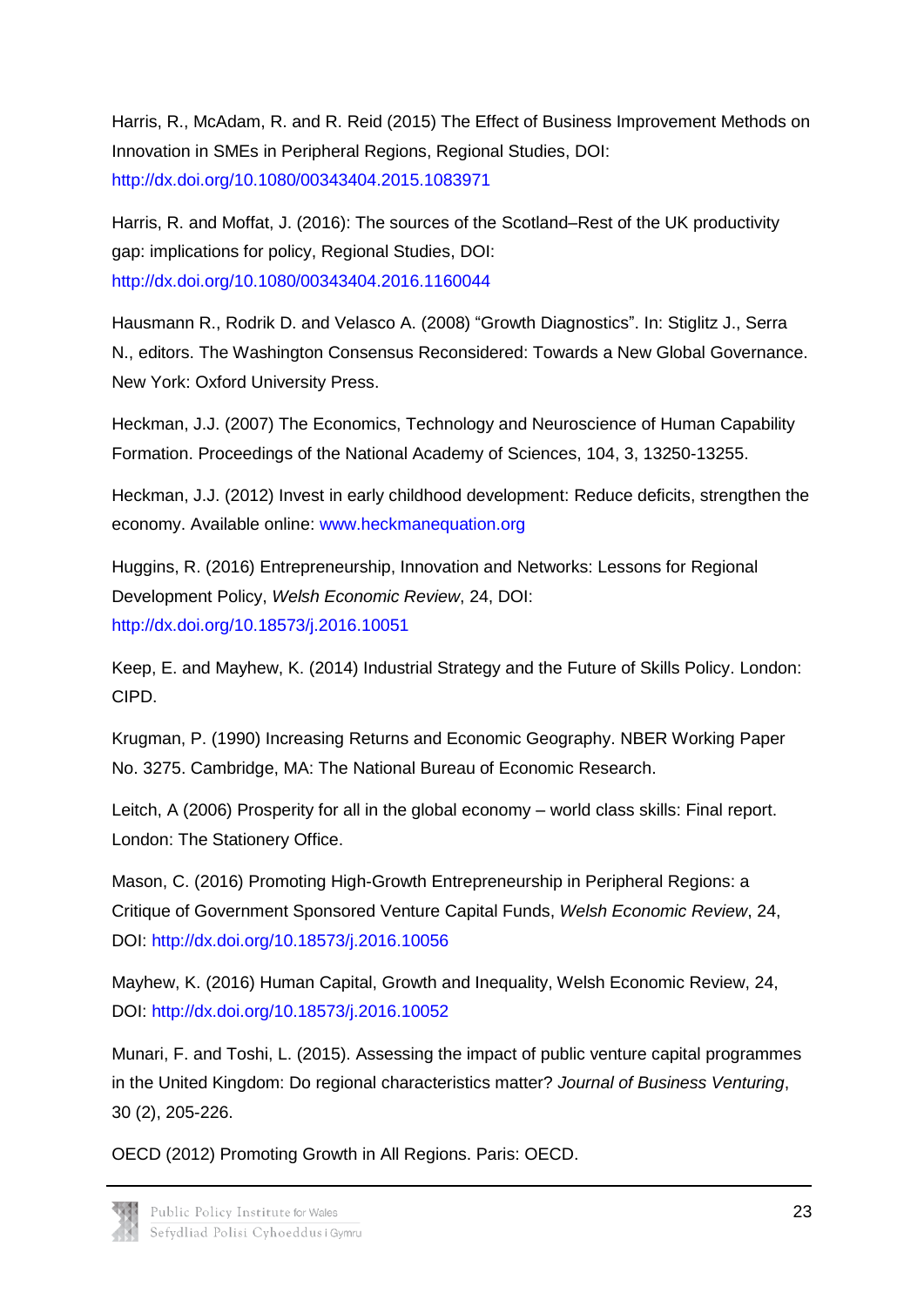ONS (2015a) Regional Gross Value Added (Income Approach): December 2015 – Statistical Bulletin. Newport: Office for National Statistics.

ONS (2015b) Wealth in Great Britain, 2012 to 2014. Newport: Office for National Statistics.

ONS (2016a) Regional gross disposable household income (GDHI): 1997 to 2014 – Statistical Bulletin. Newport: Office for National Statistics.

ONS (2016b) Public sector employment, UK: March 2016. Newport: Office for National Statistics.

Ratti, C., Sobolevsky, S., Calabrese, F., Andris, C., Reades, J. Martino, M. Claxton, R. and Strogatz, S.H. (2010) Redrawing the map of Great Britain from a network of human iinteractions, *PLoS ONE* 5(12).

Rigby, J. and Ramlogan, R. (2013) Access to Finance: Impacts of Publicly Supported Venture Capital and Loan Guarantees. Nesta Working Paper No. 13/02

Roper, S., Love, J. and Bonner, K. (2015) Benchmarking Local Innovation: The innovation geography of the UK. Enterprise Research Centre.

Rosewell, B. (2016) Economic Impact of Infrastructure, *Welsh Economic Review*, 24, DOI: <http://dx.doi.org/10.18573/j.2016.10054>

Shane, S. (2009). Why encouraging more people to become entrepreneurs is bad public policy, *Small Business Economics*, 33(2), 141–149.

Swansea Bay City Region (2016) Swansea Bay City Region: A City Deal 2016-2035. The Internet Coast. Available online:<http://www.swanseabaycityregion.com/en/index.htm>

Volterra (2009) Innovation, Trade and Connectivity, *Manchester Independent Economic Review*. Available online: [http://manchester-review.co.uk/wp](http://manchester-review.co.uk/wp-content/uploads/2015/02/TradeInnovations.pdf)[content/uploads/2015/02/TradeInnovations.pdf](http://manchester-review.co.uk/wp-content/uploads/2015/02/TradeInnovations.pdf)

Walker, I. and Zhu, Y. (2010) Differences by Degree: Evidence of the Net Financial Rates of Return to Undergraduate Study for England and Wales. IZA Discussion Paper No. 5254. Bonn: Institute for the Study of Labour.

Webber, D.J., Webber, G.A., Berger, S. and Bradley, P. (2016) Explaining productivity in a poor productivity region – UWE working paper. Bristol: University of the West of England.

Welsh Government (2009) For Our Future – The 21st Century Higher Education Strategy and Plan for Wales. Cardiff: Welsh Government.

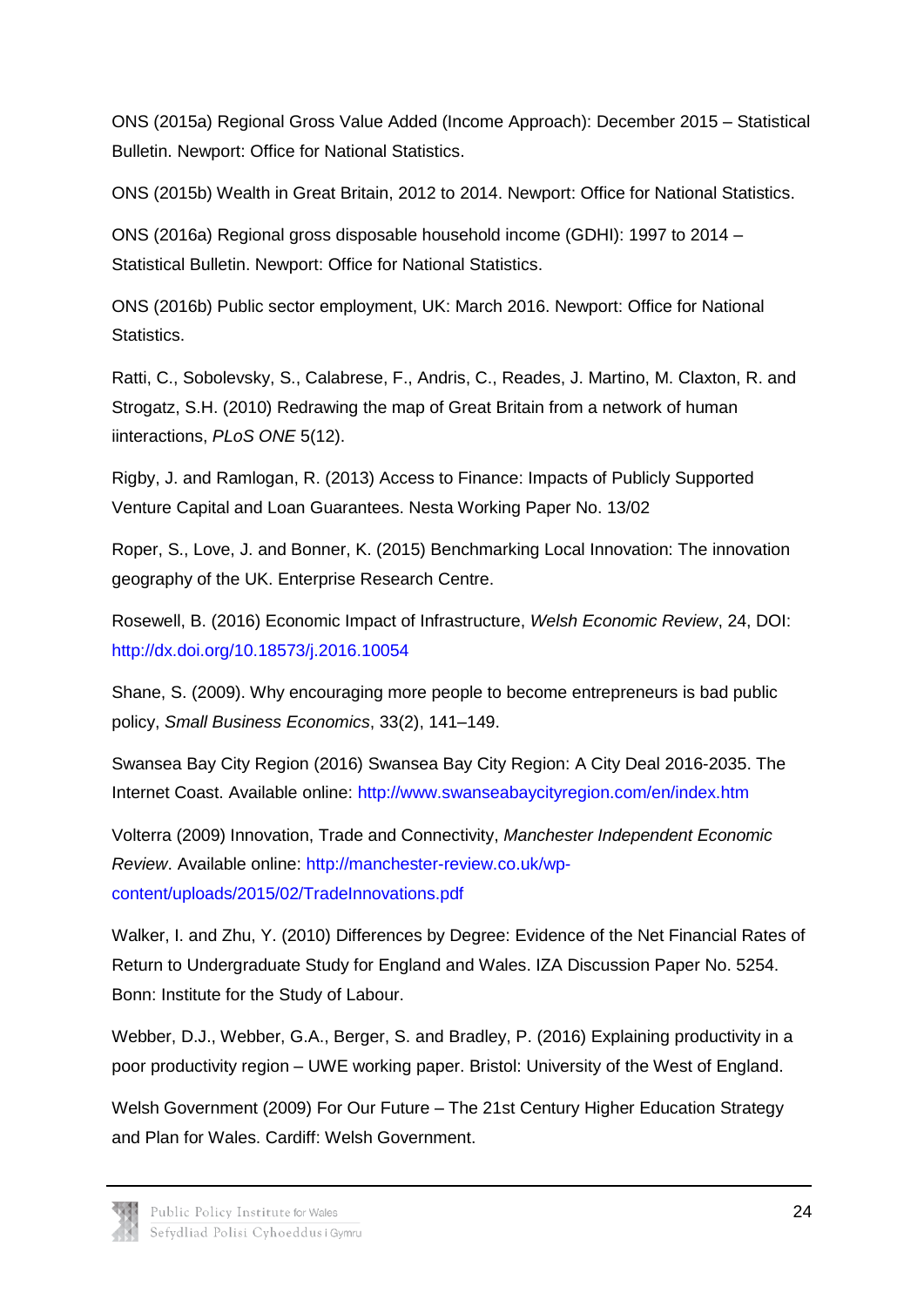Welsh Government (2015) Size analysis of Welsh businesses, 2015. National Statistics – First Release. Cardiff: Welsh Government.

Welsh Government (2016a) Key economic statistics, July 2016 – Statistical Bulletin. Cardiff: Welsh Government.

Welsh Government (2016b) Welsh economy: in numbers. Available online: <http://gov.wales/statistics-and-research/economic-indicators/?lang=en>

What Works Centre for Local Economic Growth (2015) Apprenticeships – Evidence Review 8. London: What Works Centre for Local Economic Growth.

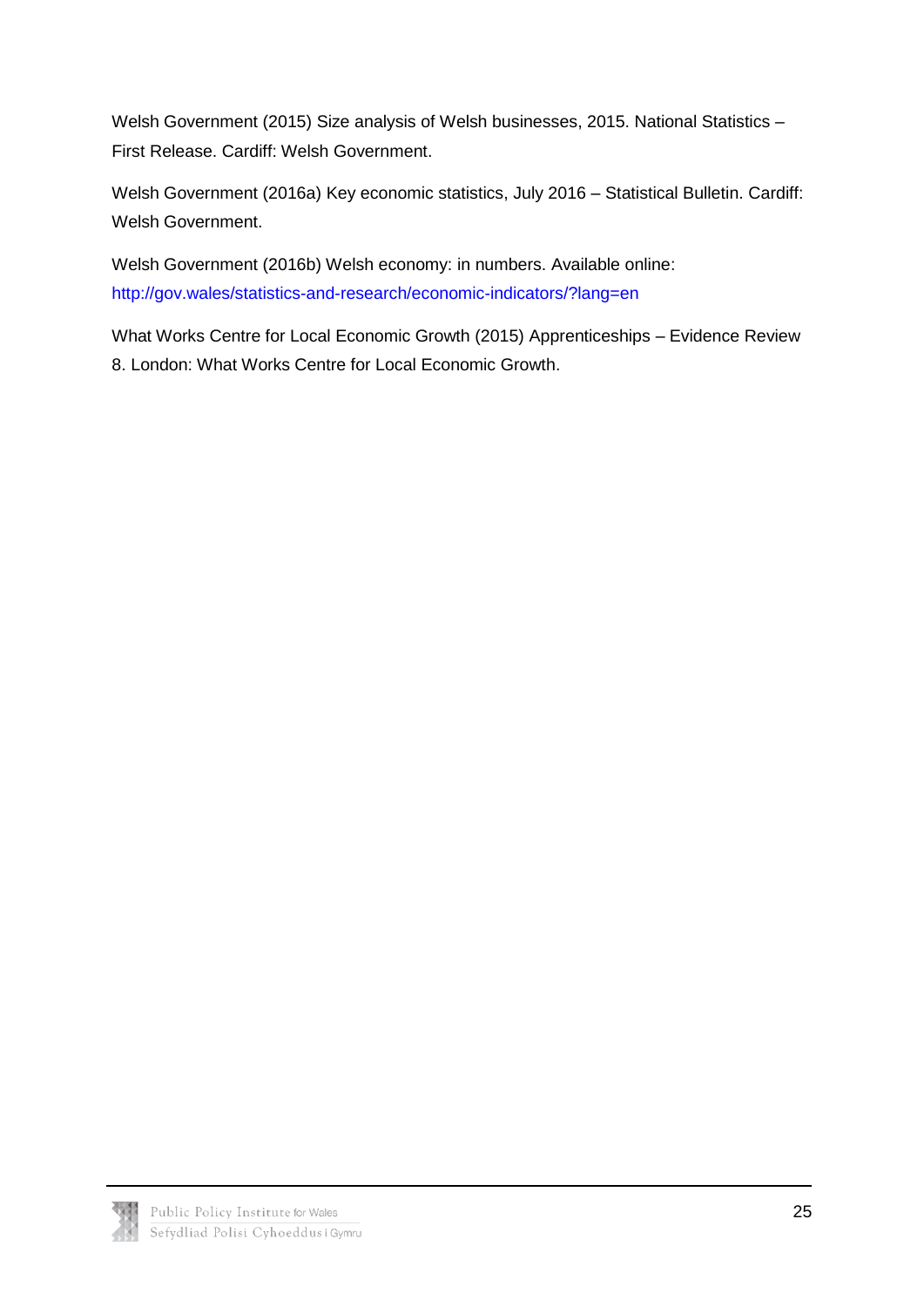## <span id="page-28-0"></span>Annex 1: Workshop Participants

| David Altabev          | Senior Programme Manager, Nesta                                                            |
|------------------------|--------------------------------------------------------------------------------------------|
| David Blackaby         | Professor of Economics, Swansea University                                                 |
| Dan Bristow (Chair)    | Deputy Director, Public Policy Institute for Wales                                         |
| Paul Cheshire          | Emeritus Professor of Economic Geography, London School of<br>Economics                    |
| James Foreman-Peck     | Professor of Economics, Cardiff University                                                 |
| Andrew Henley          | Professor of Entrepreneurship and Regional Economic<br>Development, Aberystwyth University |
| Gerry Holtham          | Honorary Professor, Cardiff University                                                     |
| <b>Richard Harris</b>  | Professor of Economics, Durham University                                                  |
| lan Jones              | Senior Research Officer, Public Policy Institute for Wales                                 |
| <b>Richard Jones</b>   | Head of Economic Analysis and Performance, Welsh Government                                |
| <b>Andrew Maniatt</b>  | Office of the First Minister and Cabinet Office, Welsh Government                          |
| <b>Steve Martin</b>    | Director, Public Policy Institute for Wales                                                |
| Max Nathan             | Deputy Director, What Works Centre for Local Economic Growth                               |
| Huw Owen               | Deputy Director of Economic Policy, Welsh Government                                       |
| Stephen Roper*         | Professor of Enterprise, University of Warwick                                             |
| <b>Martin Rhisiart</b> | Professor of Strategy and Innovation, University of South Wales                            |
| David Rosser           | Director of Innovation, Welsh Government                                                   |
| Don Webber             | Professor of Applied Economics, University of the West of England                          |

\* Submitted a written contribution and presentation in advance of the workshop but could not attend on the day.